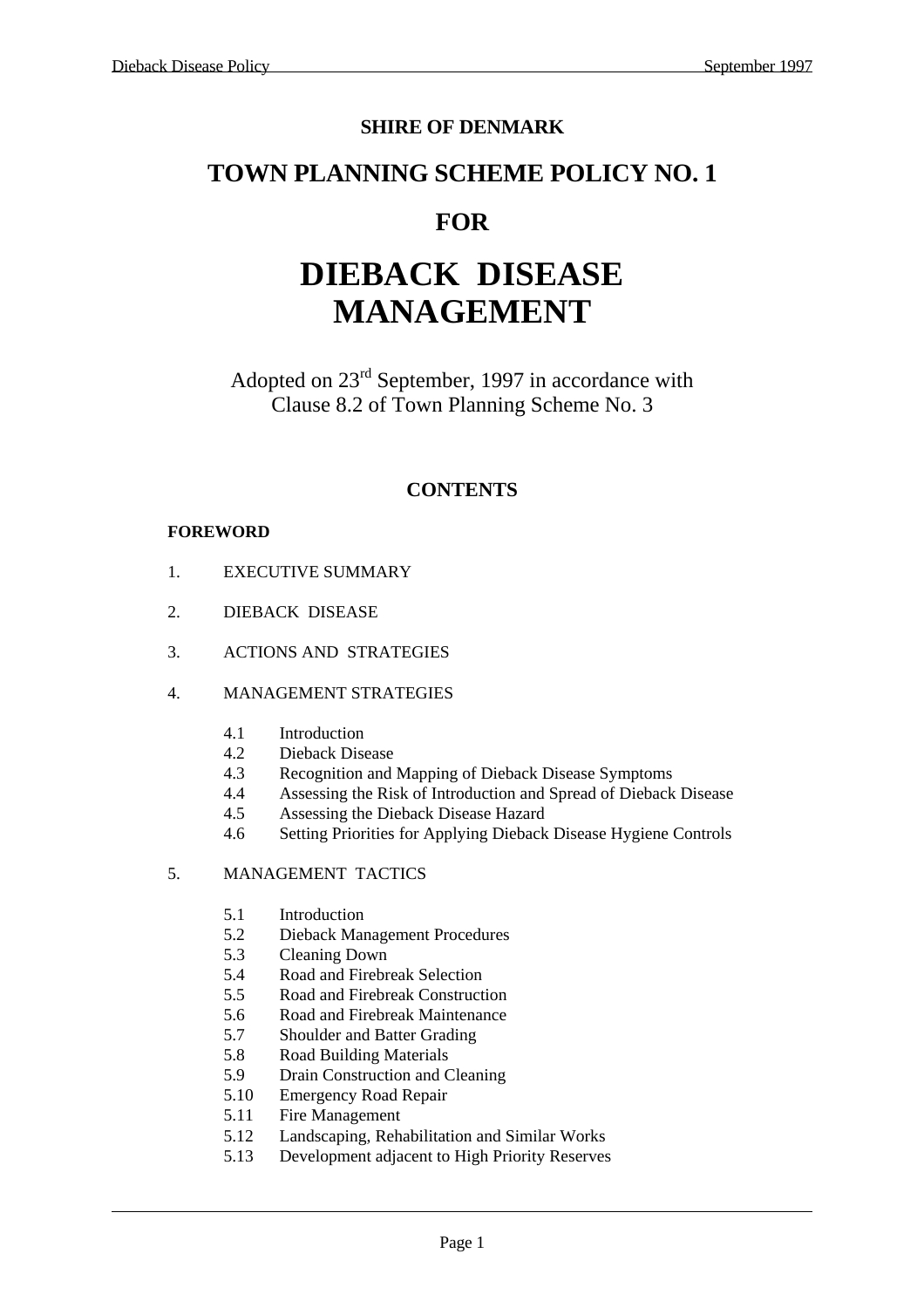#### **FOREWORD**

 In November 1996 Denmark Shire Councillor Chappelle tabled a discussion paper, *An Approach to Controlling the Spread of Dieback Disease in the Denmark Shire,* which proposed that Council investigate the control and management of dieback caused by the fungus *Phytophthora cinnamomi.*

 This proposal was well received and Council resolved to forward the paper to relevant government departments for comment. Subsequently comments were recieved from the Department of Environmental Proetction, Water and Rivers Commission, Shire of Albany and the Ministry for Planning. They congratulated Council on taking such a positive step, commending the comprehensive nature of the paper and offering in-principle support.

 Coincidentally, in January 1997, a working party of the Canning Catchment Coordination Group produced a *Dieback Disease Management Policy for Local Government Authorities.*

 Representatives on the Canning Group's working party were from the East Metropolitan Regional Council, the Cities of Armadale, Canning and Gosnells; the Shires of Serpentine-Jarrahdale and Swan, the Water and Rivers Commission, Department of Conservation and Land Management, Ministry for Planning and Department of Land Administration. The Shire of Capel sent a representative, and three other Councils expressed an interest in becoming involved.

 It was identified in the devlopment of the Canning Group's draft policy that a number of goals common to many Councils ─ for example, reducing drain silt-up  $-\text{could}$  be achieved by applying dieback disease control measures, thereby reducing the cost of maintenance operations.

 The Canning Group has invited various local and government agencies to adopt its policy, including Optus, Telstra, Main Roads WA and Western Power.

 The Shire of Denmark considered that if it combined the information in Cr Chappelle's paper with the Canning Catchment Group's report, a unilateral approach to dieback management could help achieve a long-term benefit for the Denmark community, through improved protection of the district's environment and its economic base.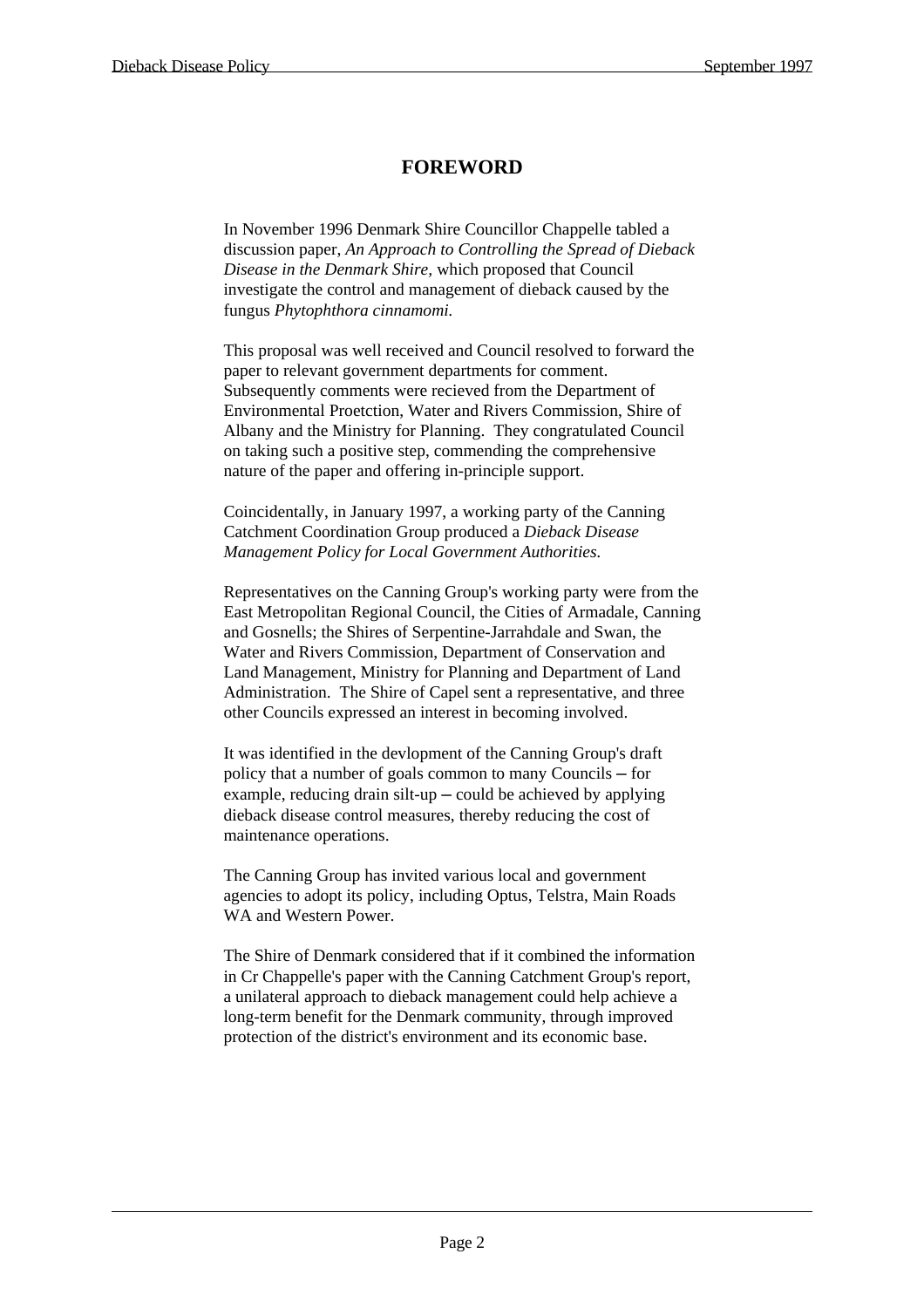# 1.0 EXECUTIVE SUMMARY

 The responsibilities of the Shire of Denmark include the protection and management of vegetation on road and other reserves managed by and vested in the Shire. It is aware of the need to identify infected areas and prevent the spread of dieback disease on private and public lands.

 The Shire is conscious of the impact its own operations have upon adjacent land holdings, and the desire by the Denmark community to protect valuable forests and their associated plant communities for future generations.

 It recognises that dieback disease poses a significant threat to the conservation, cultural and economic values of land within its boundaries, and in neighbouring municipalities — including impacts on horticulture, native fauna, tourism and biodiversity.

 The Shire of Denmark is now seeking to implement a comprehensive policy to manage the dieback disease problem. This policy recommends:

- Adopting a step by step action plan to identify and manage the spread of dieback.
- Contacting interested and affected parties.
- Developing a Code of Practice for all affected stakeholders.
- Preparing and implementing a Dieback Disease Management Plan, which will cover training, work practises, the creation of a remnant vegetation database, signage and media.

 The policy contains a series of seven actions, together with a range of management strategies and management tactics to provide guidance on identifying the problem and controlling it.

 The policy will be applied to all operations for which the Shire of Denmark is responsible or has an interest in, and will be made freely available to other interested parties.

 Pascoe Durtanovich Chief Executive Officer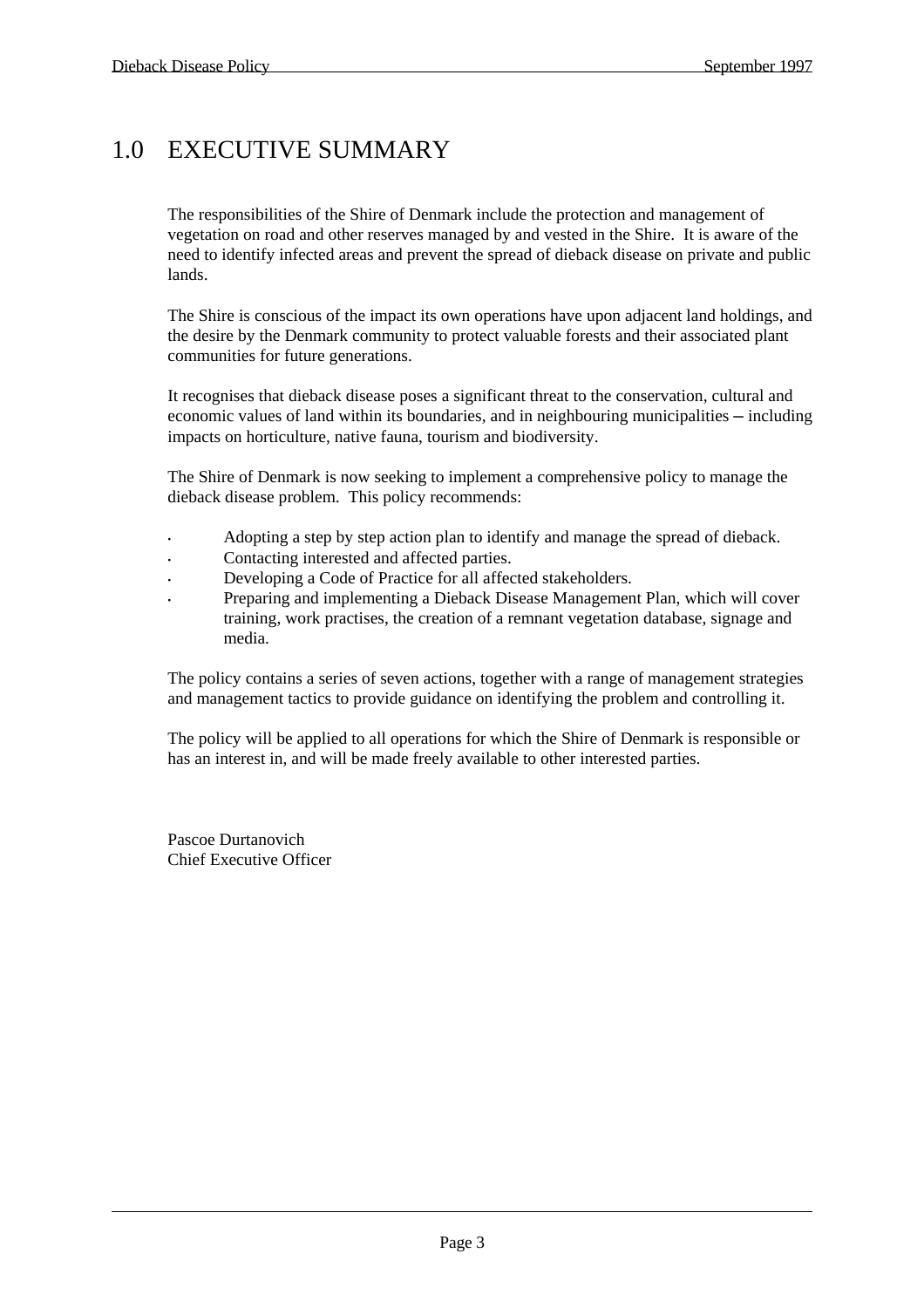# 2.0 DIEBACK DISEASE

In Western Australia dieback disease is caused by root rotting fungi belonging to the genus *Phytophthora.* Of the five known species of the fungus the most insidious is *P. cinnamomi* (PC) and this is generally acknowledged to be the prime cause of 'dieback disease'.

PC is known to be a threat to about 1800 species of WA's native flora, with some plant communities so seriously affected that local extinctions of plants and the animals that depend on them may have already occurred.

Dieback disease is now widespread throughout the Southwest and is affecting parts of forest, heathland and woodland communitieis. At present there is no practical cure for broadscale infection and every attempt must be made to confine its spread until such time as a cure may become available.

New outbreaks are primarily caused by human activity in infected soil, root material or water. Road works are one of the most effective means of spreading the disease.

Many other activities, such as fire access/break construction and maintenance, earthmoving, dirty vehicles and machinery lead to disease spread. Fencing, introduced green stock and landscaping materials, drilling and the use of off-road vehicles can spread the disease. The installation and maintenance of services such as power, gas, telephone and water are likely vectors for spreading the disease.

To reduce the risk of spreading dieback disease the Shire of Denmark and its community must ensure that all operations likely to spread the disease are closely scrutinised, and appropriate hygiene practises planned and implemented. Personnel involved in implementing these practises must be appropriately trained.

Research has shown that the spread of dieback disease increased dramatically after the widespread introduction of mechanical earthmoving equipment in the mid 1940's. At present there is no restriction to the movement of earthmoving equipment throughout the Shire, and no requirement for hygiene measures, such as washing of machinery and vehicles.

In addition, clearing and burning result in higher soil temperatures, which encourage fungal activity. This can lead to an expansion of existing dieback infections and introduce dieback to uninfected lands. Fauna which depend on plant communities for food, shelter and protection are adversely impacted when their habitats are degraded by dieback infection.

Commercial crop species known to be susceptible to *Phytophthora* species include asparagus, potatoes, soya beans, peaches, plums, avocadoes, apples, cranberries and other berry fruits, as well as azaleas and camellias. With intensive horticulture being actively promoted in the Denmark Shire, knowledge about and control of dieback is increasingly important.

The opportunity exists for the Shire of Denmark to make a successful stand against the further spread of dieback, if a high level of willingness exists in the community to provide resources, ongoing commitment and assistance in implementing the proposed code of practice and management tactics.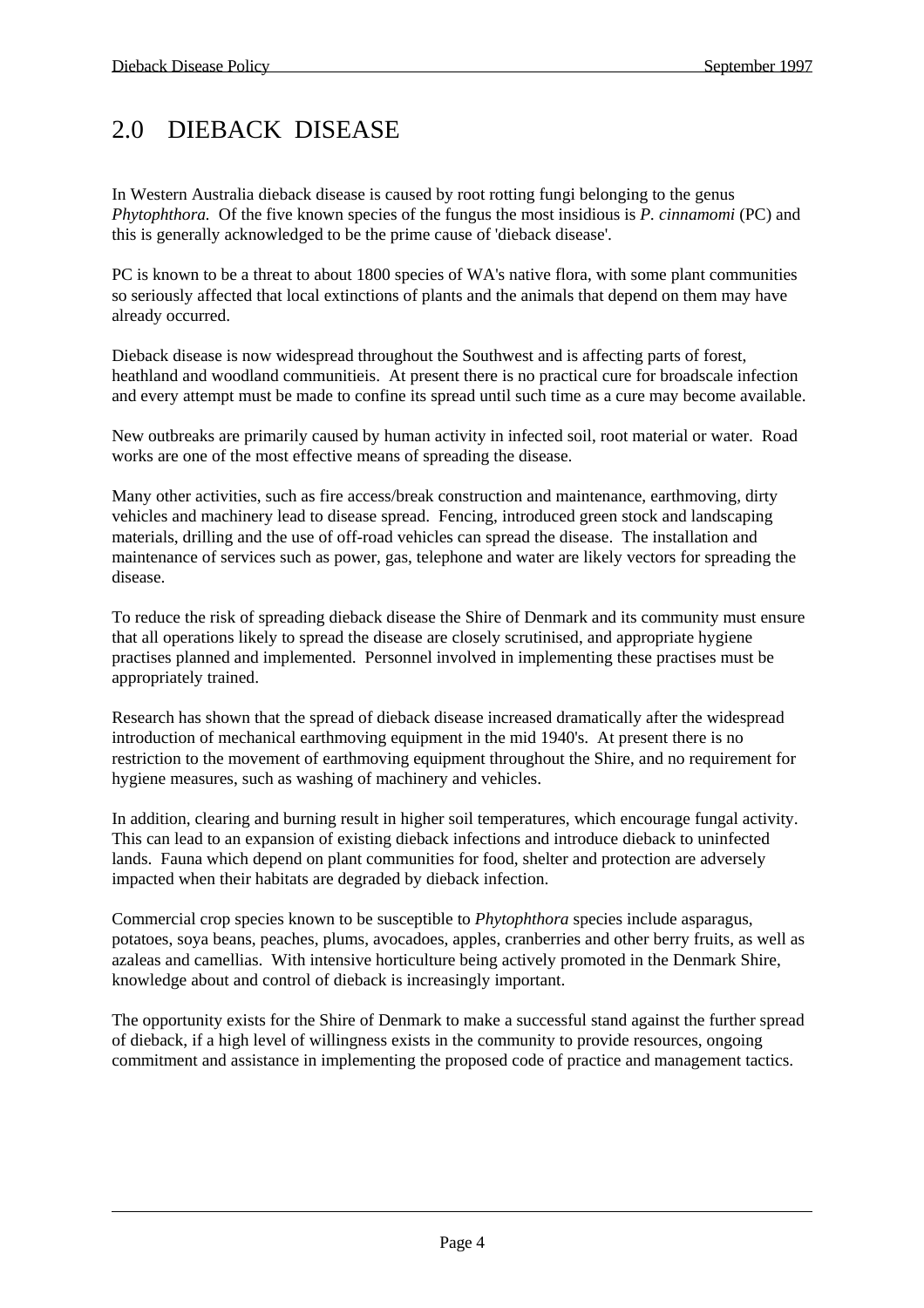# 3.0 ACTIONS AND STRATEGIES

#### **ACTION ONE**

**The Shire of Denmark recognises that dieback disease is a threat to conservation, cultural and economic values on lands managed by the Shire and vegetation on adjacent lands** 

**The Shire of Denmark will develop and implement a dieback disease management programme to minimise the risk of introducing or spreading dieback disease**

#### STRATEGY ONE

The Shire will prepare a comprehensive dieback disease management programme including:

- This policy and strategy statement.
	- A Code of Practice
	- Formal procedures assigning responsibility to Shire staff for planning, implementation and control.
		- A manual of dieback disease hygiene procedures.
- Certified Staff training programmes.
	- Performance Assessment procedures for the LGA and contractors.

#### **ACTION TWO**

**The Shire will identify priority areas through a dieback mapping and risk assessment process, for the application of the resources available to manage dieback disease.**

#### STRATEGY TWO

A system of assigning priorities will be developed. The highest priority will be given to areas:

- Not having the disease.
- Having high conservation values, such as adjacent to National Park and Nature Reserves, containing rare plants and valuable remnant vegetation.
- Where there is expected to be a serious impact if dieback disease is introduced (high hazard areas).
- Where a planned operation creates a high risk of introducing or spreading the dieback disease.
- Where dieback disease can be controlled by realistic procedures.
- Where there are no other activities which would render action by the Shire of Denmark ineffective.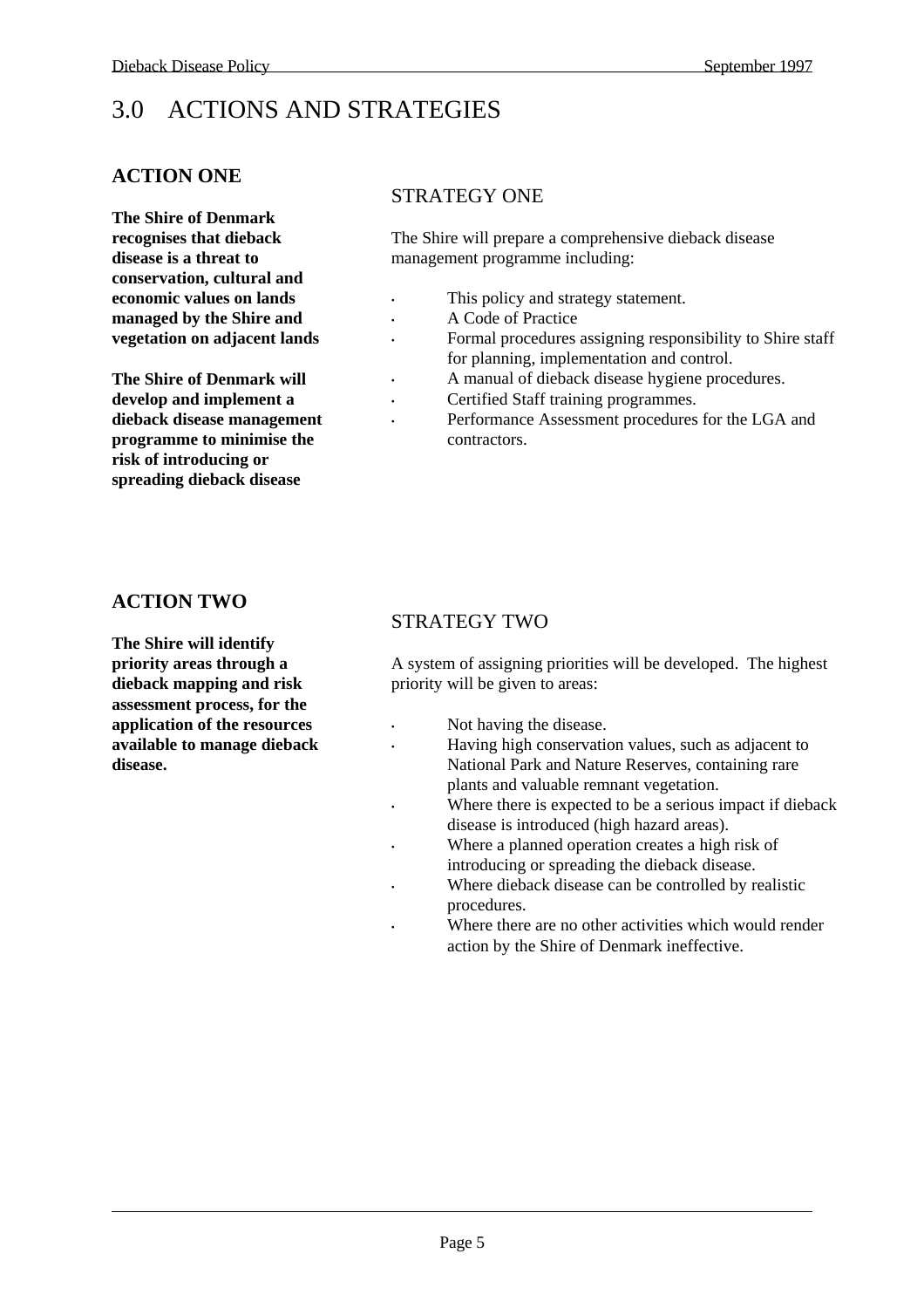**The Shire of Denmark will liaise with:** 

**• Other agencies using land managed and/or owned by Council** 

> **• Other agencies, groups and individuals using or having management over other land within the municipality.**

**• Neighbouring Shires to ensure that the programme is extended to all activities.** 

#### **ACTION FOUR**

**The Shire of Denmark will ensure staff have training in dieback disease control, and prior to any operation on Shire managed land, ensure that all staff and any private operators or contractors involved in the operation know the conditions and procedures required to be implemented.**

#### **ACTION FIVE**

**The Shire of Denmark will review its procedures and performance regularly; and will incorporate new information and technologies into the Code of Practice as it becomes available, and will adapt its procedures accordingly.**

#### STRATEGY THREE

Dieback disease control by the Shire is greatly affected by adjacent land uses and via service corridors managed by other agencies.

It will be necessary for all agencies to follow consistent procedures, if the disease control measures carried out by the Shire are to become and remain effective.

The Shire will identify and liaise with all relevant agencies to ensure the integrity of the Shire management objectives.

#### STRATEGY FOUR

To ensure a consistent implementation of dieback disease measures the Shire of Denmark will:

Identify the training needs of its personnel.

Encourage through WAMA or similar avenue, the development of training curriculum to satisfy this Policy's objectives. Implement appropriate training where necessary and certify trainees as competent.

Train appropriate shire staff and community individuals in soil and vegetative sampling techniques.

Monitor personnel performance against training objectives.

#### STRATEGY FIVE

The Shire will monitor and review its procedures regularly for the first three years and thereafter as required or directed. This review will consider advances in disease management made by other organisations eg Dept of Conservation and Land Management and Main Roads WA.

It will also consider and where relevant incorporate suggestions from Council Staff and community groups and individuals involved in dieback disease management on how procedures could be improved and the success or failure of current practices.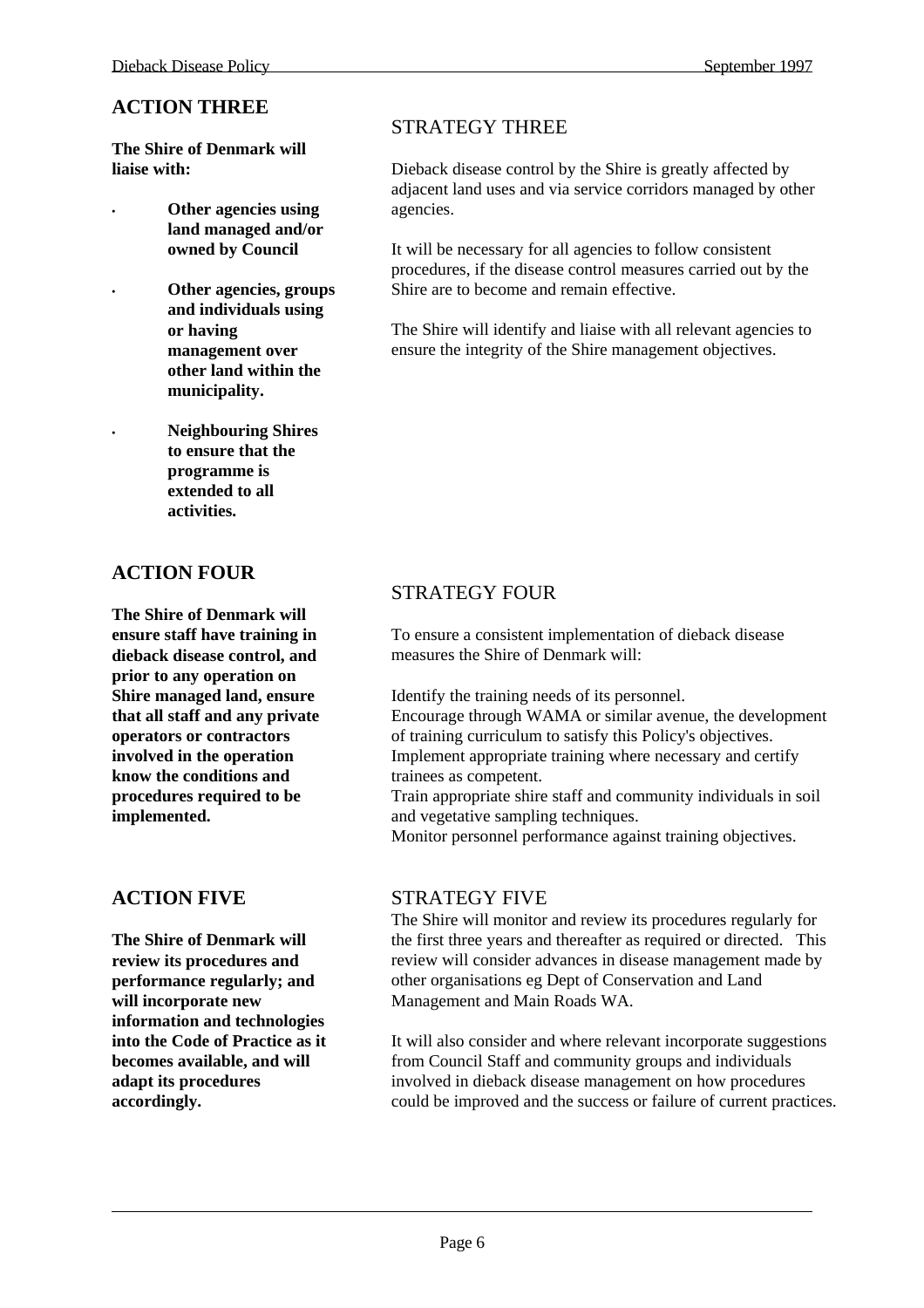#### **ACTION SIX**

**The Shire of Denmark will ensure that dieback management measures are incorporated into the acquisition of materials and services for Council works and operations.**

#### STRATEGY SIX

The Shire of Denmark will:

- Ensure contract and tender documents recognise dieback management as a requirement through appropriate clauses, and that contractors be required to adhere to the Dieback Policy and Code of Practice.
	- Ensure that the acquisition of goods and materials outside the tender and contract process recognises dieback management requirements.
- Ensure that contract staff have an adequate understanding of dieback and its management.
- Ensure that development and management of Shire owned sources of road and construction materials are in accordance with the Code of Practice for dieback.
- Establish the PC status of shire gravel and sand pits.
- Require the use of dieback free gravel for roadworks in known or potentially sensitive areas and some infected areas.
- Purchase a mobile cleandown facility, or encourage a private contractor(s) to do so, and set up a permanent facility at the shire works deport.
	- Require cleandown of all shire and private earthmoving and associated equipment, in and out of new siteworks and infected sources of basic raw materials used for road and construction purposes.

#### **ACTION SEVEN**

#### STRATEGY SEVEN

The Shire will:-

- Request the WA Planning Commission to impose dieback testing and hygiene measures as conditions of subdivision in known or potentially sensitive areas, or infected areas, where roadworks are required.
	- Require dieback testing of gravel and sand pits on private property if material is to be removed from the property.

**The Shire will ensure that the risk of introducing and/or spreading dieback from development sites to adjacent areas is minimised through conditions applied to subdivision and development approval process.**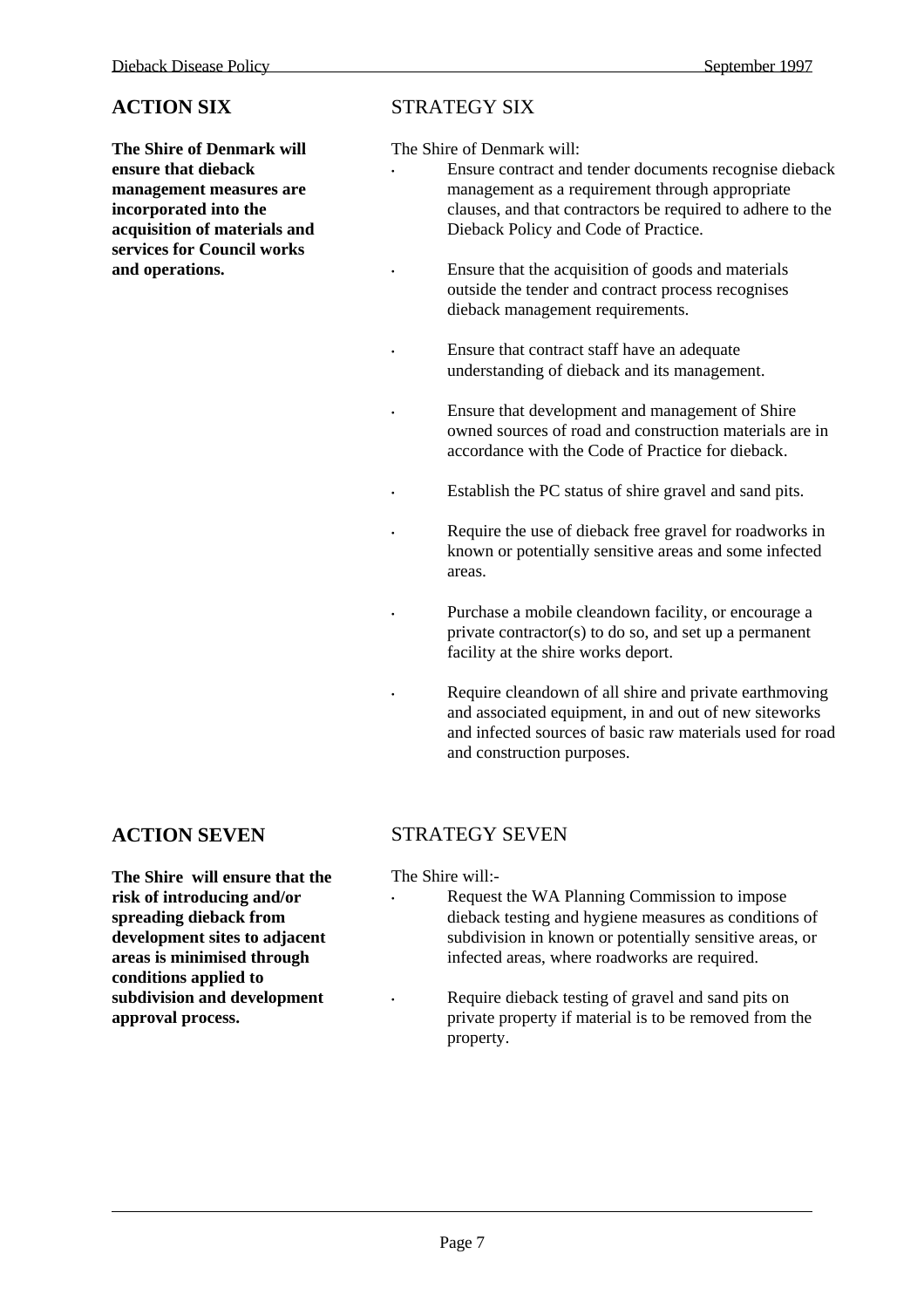# 4.0 MANAGEMENT STRATEGIES

#### **4.1 Introduction**

This section illustrates a process which can help determine whether dieback disease is an issue associated with any particular operation. It also deals with practical strategies and tactics that can be used to achieve dieback disease control.

When determining a hygiene strategy for any operation several integrated and mutually supportive tactics should be built into the operation to ensure successful hygiene.

#### **4.2 Dieback Disease**

The following factors should be considered when planning an operation to determine the relative importance of dieback disease and its management.

- (a) What kind of operation is planned? Do any parts of the operation involve the possible transfer of infected soil, plant material or water?
- (b) Is the state of knowledge about dieback disease on the site such that the project should be deferred until more information is available?
- (c) Are there areas of susceptible vegetation that could be placed at risk by the operation?
- (d) Are the land use values on site or adjacent to the operation likely to be effected by dieback disease? Conservation values or production values such as water quality, wildflower growing, avocado production etc are examples of vulnerable land uses.
- (e) Is dieback already present?
- (f) Is dieback disease so widespread that any attempts at control within the project are likely to be futile? If the answer is yes, then no further consideration within the project is required. Preventing the spread to other sites will need to be considered.
- (g) If dieback disease is not present, or present but not widespread, what is the risk of introducing or spreading dieback disease?
- (h) What resources are currently available to implement disease management? If resources are limiting and the potential for disease impact is high it may be appropriate to defer the operation until sufficient resources are available.
- (i) Is there some other factor present on the site or on adjacent land which precludes any effective management solely by the Shire?

#### **4.3 Recognition and Mapping of Dieback Disease Symptoms**

Identification and mapping of dieback disease can be difficult. It should be carried out by a specialist, particularly if it is to be used as the basis for a detailed strategy involving considerable resources. Dead plants of susceptible species can be an indication of PC. A sound knowledge of susceptible plants and their reliability as indicators in each locality is required.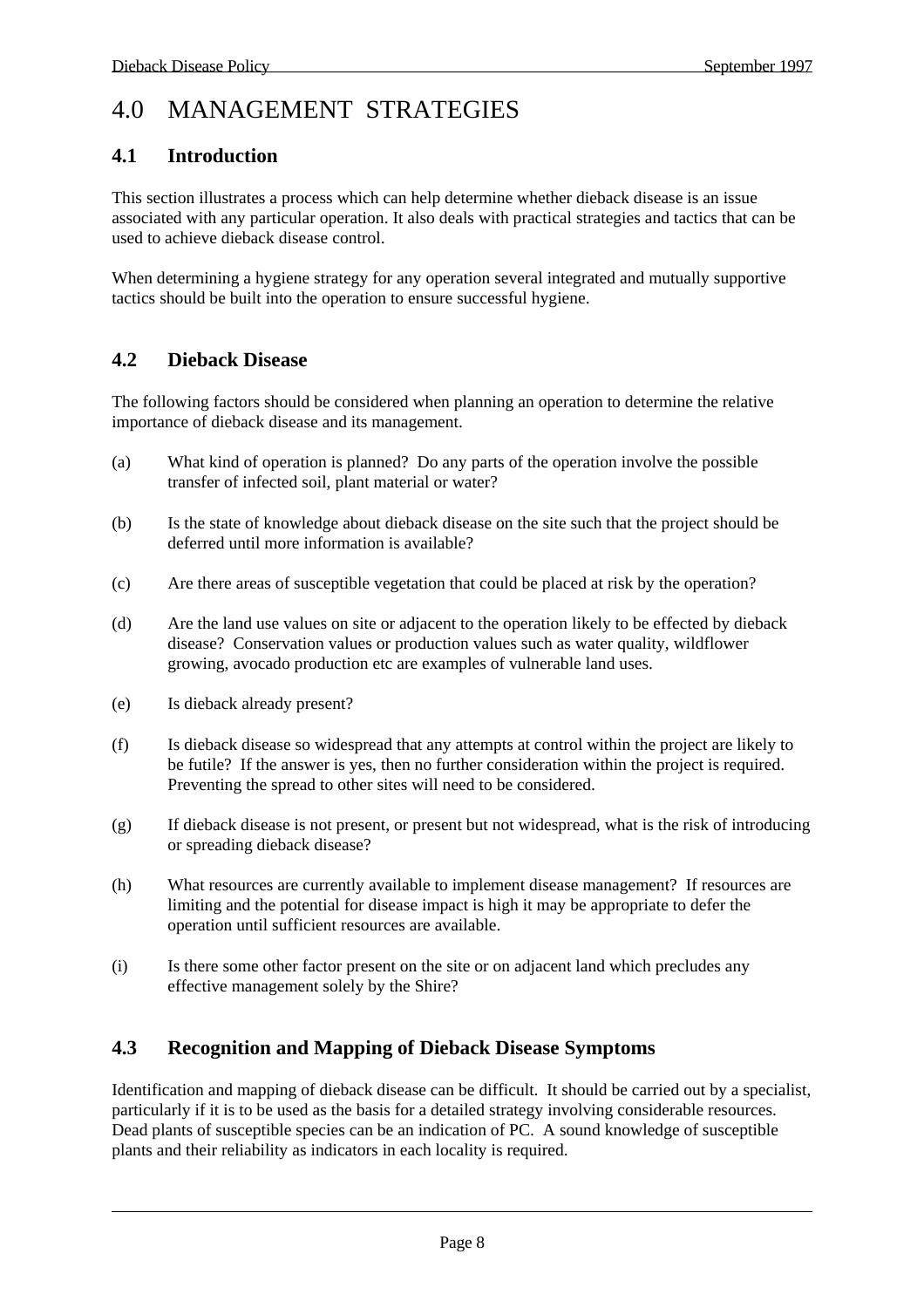The time taken for a new infection to be expressed as visible symptoms varies, depending on local site and climatic factors. This time lag can vary from less than 6 months on susceptible sites in the jarrah forest to several years on more hostile sites, where dieback disease may be present but cannot be visibly detected. Many other agents can be responsible for plant death ─ insects, salt, old age, frost, mechanical damage, fire, herbicides etc. Care must be taken to discount these other agents.

A single dead susceptible plant (eg: a Banksia) could indicate dieback. It is best to assume it is dieback if two or more dead plants are seen, or dead plants of two or more different species are present, or there is evidence of a progression of deaths over time or soil disturbance nearby from a vehicle which could have introduced the infection. Presence of dieback disease can sometimes be determined by laboratory testing of samples of soil or root material from dying or recently dead plants.

Dieback disease is difficult to detect in areas which have been recently burnt, due to foliage being consumed by fire, destroying visible symptoms of the disease. It is difficult to determine the presence or absence of disease on some sites. Other areas are uninterpretable because there are too few indicator plant species present.

Spring and Autumn or periods after heavy summer rain are the best time to identify and map dieback disease symptoms. Soil moisture and temperature at these times favours the activity of the fungus.

- If dieback disease is evident in a water course then it must be assumed the water course is infected and dieback disease will be present downstream from the infection. Therefore it is important to identify the furthest upstream infection in the water course.
- If dieback disease occurs on a ridge or upper slope, then areas downslope will become infected in time.
- Dieback disease is most likely to occur in moisture-gaining sites such as gullies, creeks, drains and culverts.

The interpretation and integration of all these factors is what makes it difficult to routinely identify and map dieback with a high degree of accuracy.

The end result is to classify areas within the Shire of Denmark as:

- dieback free.
- suspect which means confirmation of the disease's presence is not possible, but where other factors such as position in the landscape, adjacent infections etc give rise to a reasonable suspicion of the diseases presence,
- uninterpretable which means it is not possible to say whether dieback is present or not, and
- area at risk from natural spread down slope from disease.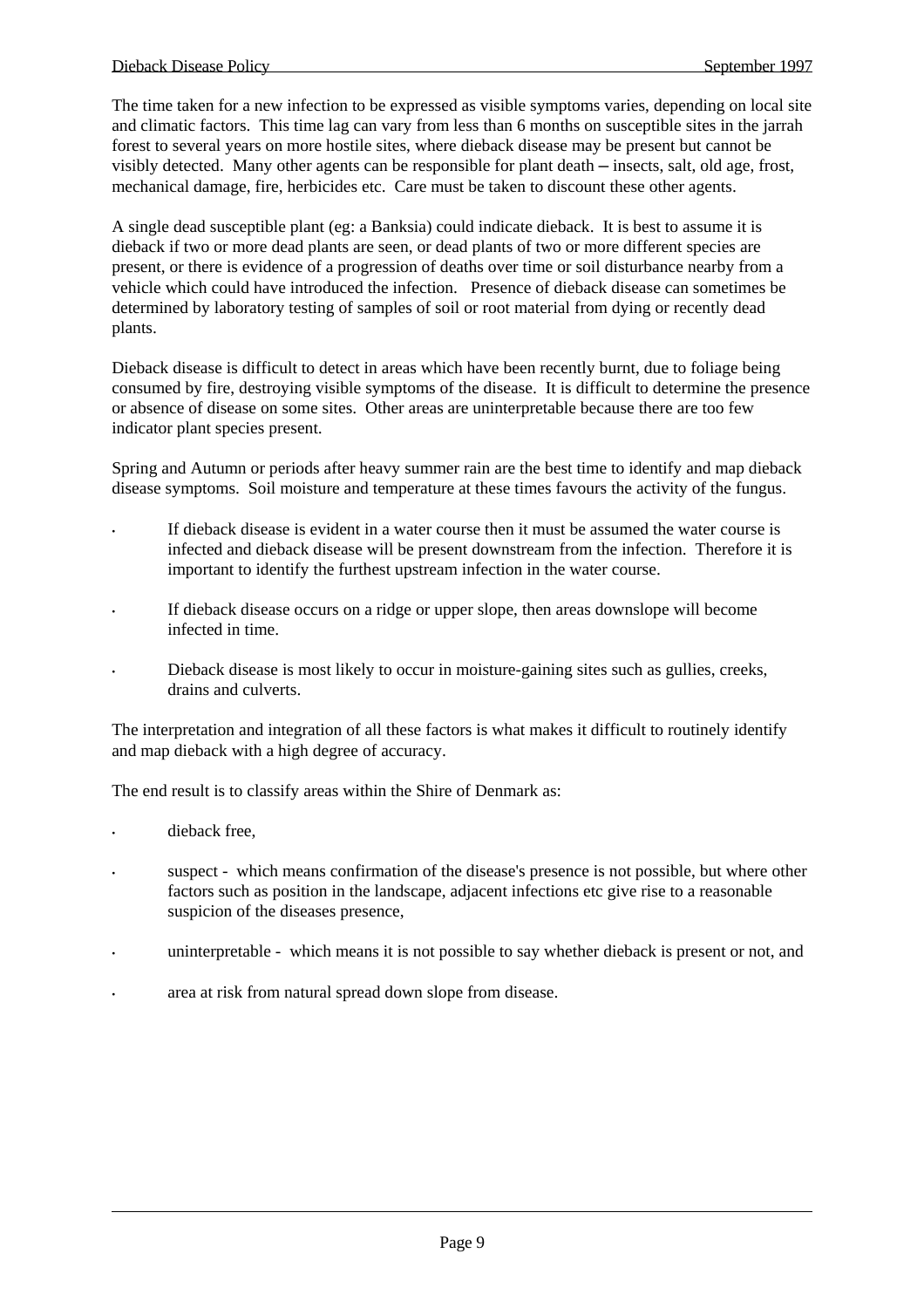#### **4.4 Assessing the Risk of Introduction and Spread of Dieback Disease**

One of the fundamental questions which must be addressed in determining any hygiene strategy is:

*"What is the risk of this operation introducing or spreading dieback disease*?" This question can be approached by considering three factors:

- 1. Is the type of operation likely to introduce or spread soil, roots and water? For example, are tracked or rubber tyred machines to be used; is earthmoving likely; will the operation be in muddy or sticky soils?
- 2. Are soil conditions such that soil is likely to stick to machinery and be moved around on and off-site (moist)?
- 3. Are soil conditions such that the fungus will survive if delivered to a new site (moist)?

#### **The risk of introducing or spreading dieback due to the nature of the proposed operation**:

| <b>Lowest Risk</b>           |
|------------------------------|
| Operation over small area    |
| Simple operation             |
| Little machinery             |
| Little movement of soils     |
| Well trained personnel       |
| <b>Experienced personnel</b> |
|                              |

#### **The risk of introducing or spreading dieback due to the nature of the site:**

| <b>Highest Risk</b>  | <b>Lowest Risk</b>       |
|----------------------|--------------------------|
| Wet conditions       | Dry conditions           |
| Sticky soils         | Non-sticking soils       |
| Low lying site       | Elevated site            |
| Dieback known nearby | Dieback not known nearby |

#### **4.5 Assessing the Dieback Disease Hazard**

Dieback disease hazard is a term which describes the final impact of the disease on a site if the disease were introduced. The final impact of dieback disease on a site depends on:

- The susceptibility and abundance of plant species present;
- the fertility, chemical and physical properties of the soils;
- the lateral and vertical drainage characteristics of the site;
- topography;
- climate; and
- any proposed works.

These factors should be considered by a person skilled and experienced in the determination of hazard ratings. The hazard rating is a prediction of the consequences of introducing dieback disease to a site. It allows the project manager to assess cost/benefit, risk/consequence relationships.

 $\_$  , and the state of the state of the state of the state of the state of the state of the state of the state of the state of the state of the state of the state of the state of the state of the state of the state of the This information helps to determine the importance or priority for applying hygiene techniques to an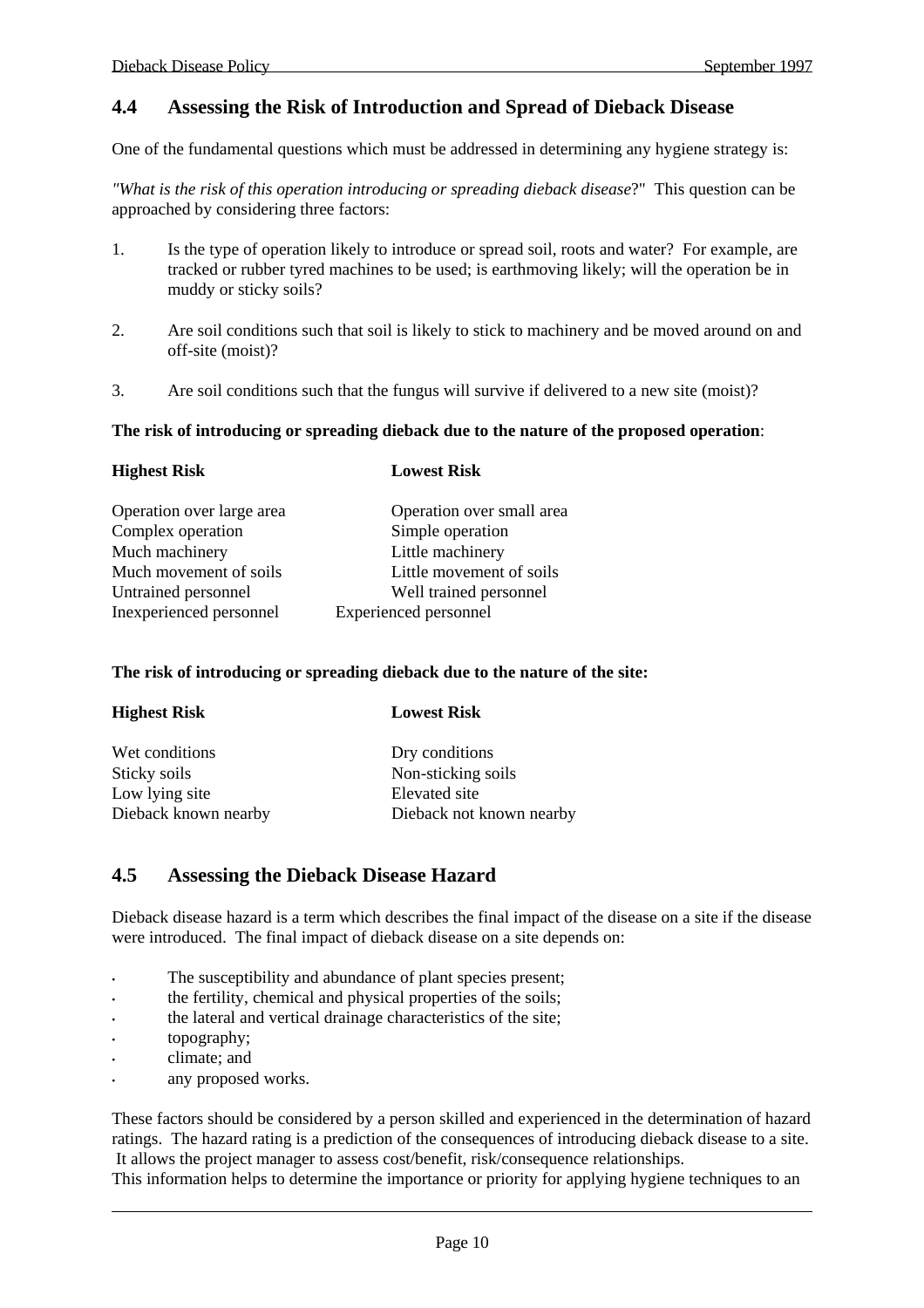operation and determining the amount of effort and resources that should be allocated to hygiene management.

#### **4.6 Setting Priorities for Applying Dieback Disease Hygiene Controls**

Disease management requires the expenditure of resources which could be used elsewhere. Obtaining the most benefit from scarce resources expended requires the allocation of priorities. To establish these priorities the following criteria may be applied:

#### i) **Land Use:**

What are the land use values on and surrounding the site of the operation? For example: conservation, water production, wildflower plantation, aesthetic. What is their value and current condition?

#### ii) **Hazard:**

What are the likely consequences of disease in terms of the designated land use values? For example, the impact on a banksia woodland may be severe but the impact on a grassed recreation oval will be negligible.

#### iii) **Risk:**

What is the risk of introducing or spreading the disease by:

- carrying out the operation;
- any subsequent maintenance operations
- any activity not directly under the control of the Shire of Denmark eg: public access, other utilities or adjacent land management practices.

There are no set answers after considering these criteria. An area with a high conservation value but already badly infected with dieback disease could be regarded as in urgent need of dieback disease management because of the conservation values; or as having a low priority because the existing infections pre-empt any effective management.

A final criterion is the regional disease context. If dieback disease is rare within the region then there is a strong case for adopting dieback control measures regardless of other factors. Alternately, if dieback is prevalent, the conservation value of the un-infested remnants may be significant.

In the final analysis a value judgement will have to be made and this can be done by the proposed sub-committee established by Council. The best judgement will always be one that is based on reliable, accurate information and clear logic.

#### **Priority 1: HIGHEST PRIORITY**

All sites within, upslope of or upstream of existing or proposed National Parks, Nature Reserves and other reserves with conservation as a purpose, any site having Declared Rare Flora at risk, and any site of regional and/or local significance. The only reason such sites should be removed from this category is where the application of dieback control is pre-empted by existing infections or other adjacent activities. Cost or difficulty would not normally be reasons to exclude sites from this category.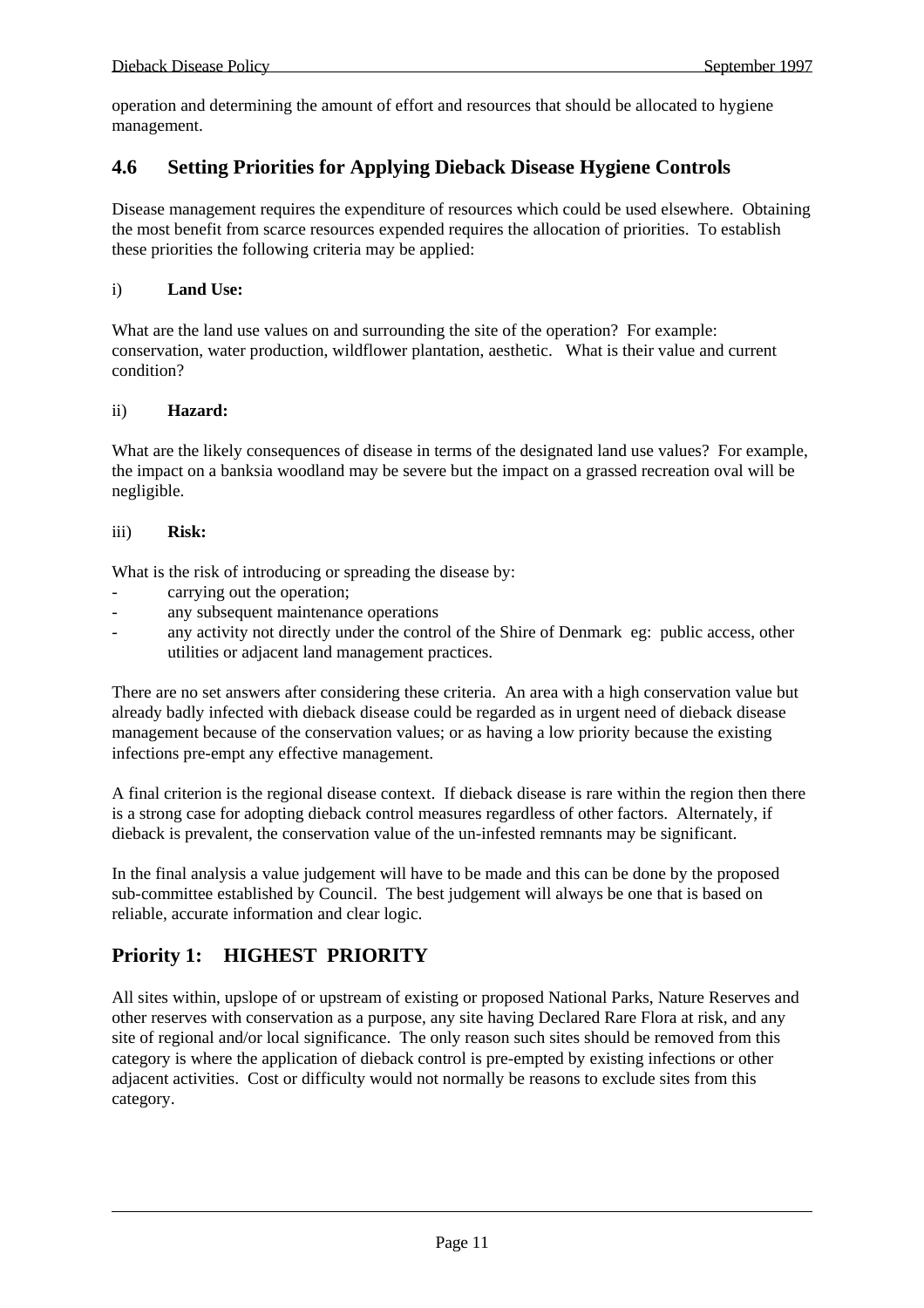### **Priority 2: HIGH PRIORITY**

All sites having vegetation in good condition and at least partly susceptible to damage by dieback, and any site having important remnant vegetation at least partly susceptible to damage from dieback, even where it is not in good condition. Again, these sites are subject to the condition that dieback control is realistic and has not been pre-empted. Cost or difficulty may not be reasons to exclude sites from this category.

### **Priority 3: MODERATE PRIORITY**

Sites with vegetation of moderate value and at least partly susceptible, and sites where dieback control may be difficult or expensive.

#### **Priority 4: LOW PRIORITY**

Sites with vegetation of low value (or low susceptibility), and where dieback control is judged to be too difficult or too expensive with present methods.

#### **Priority 5: LOWEST PRIORITY**

Sites with no native vegetation or vegetation not affected by dieback, and sites where dieback control is impossible or has been effectively pre-empted by other actions on or adjacent to the site.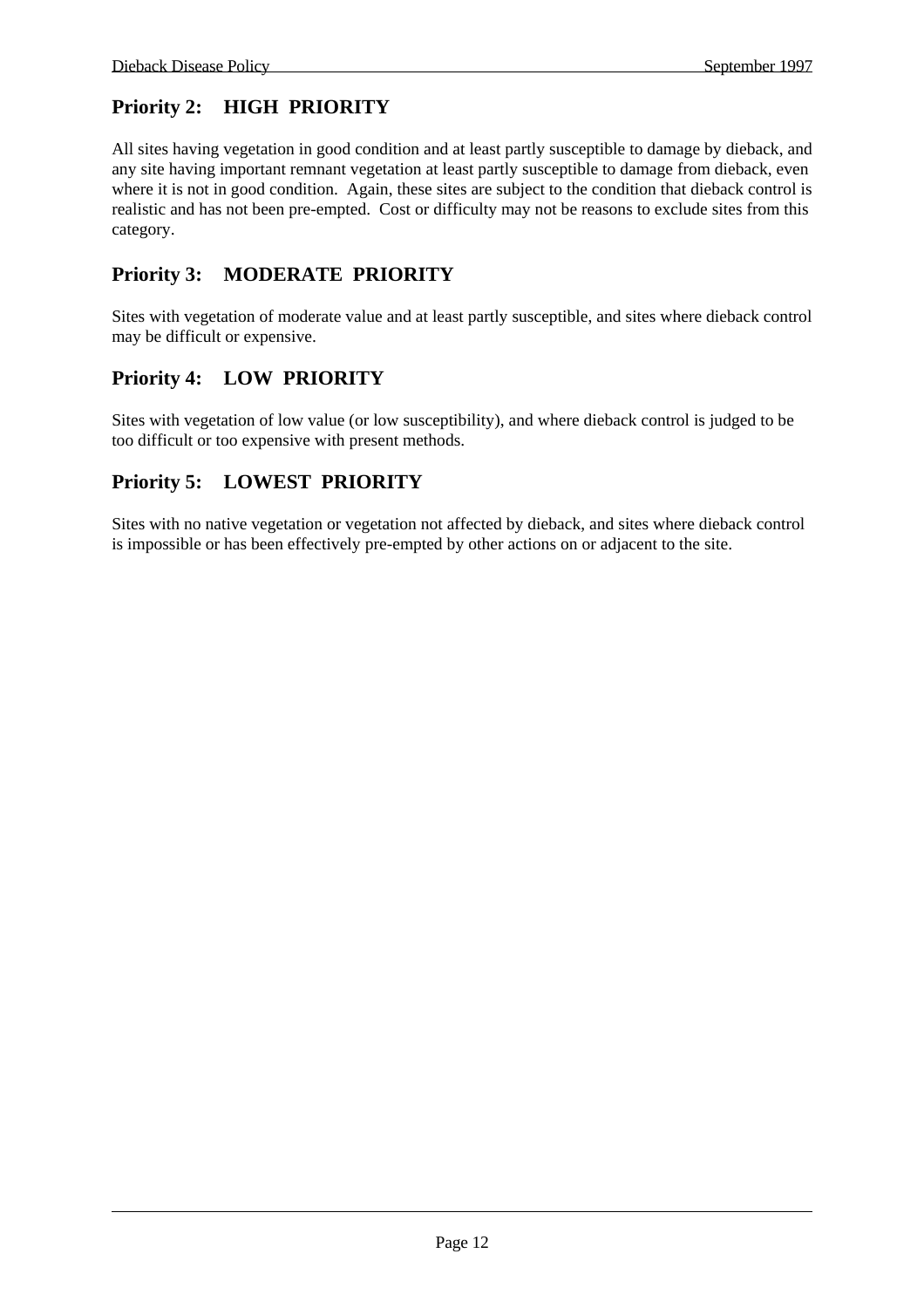# 5.0 MANAGEMENT TACTICS

#### **5.1 Introduction**

Dieback disease management should be considered in the planning phase of every operation. The incorporation of very simple tactics in the planning phase is usually easier, cheaper and a more reliable means of involving disease management than implementing haphazard tactics at the operational phase.

The following points should be considered in planning hygiene tactics:

- Consider changing from grading or ploughing for vegetation control and firebreaks to mowing, slashing, herbiciding or paving where dieback is a problem. Methods which do not disturb the soil are always preferable.
- Consider the application of a strategic fire access trail approach to reduce the number of duplicated or redundant fire access tracks: Consider modifying local laws to allow flexibility in maintaining fire access trails in seasons with late rains or early summers.
- Consider the type of machinery used in maintenance works. Vehicles which do not readily pick up soil are preferred. Vehicles such as front end loaders with large rubber tyres could be used in preference to tracked vehicles. Vehicles which can be cleaned readily will be an advantage. Tracked vehicles are the most difficult to clean.
- Where possible, operations should be carried under dry soil conditions. This is particularly important for high risk operations such as drain cleaning and batter grading. Consider using contract machinery to increase the amount of work carried out within the dry period of the year. Works schedule should prioritise work in dieback free areas first.
- Develop a network of known dieback-free basic raw material sources which can be used for unscheduled repair works. If the sources are known to be dieback free they can be used by trained personnel without prior approval or supervision. This method removes the need for many dieback controls in repair work. Special effort should be made to ensure these resources remain dieback free.
- Consider upgrading drainage systems so that they require less maintenance and are less likely to flood, particularly where the drains are in close proximity to remnant vegetation. Maintenance of wet drains is a high risk activity, and sites prone to flooding are favourable to the establishment of dieback infections.
- Only access and work dieback-free borrow pits and quarries from the downslope edge up so that any dieback introduced does not infect the whole resource.
- If preventing access to reserves is not possible then controlled access with a minimal number of tracks is preferred. Where new access points are being considered they should be located low in the landscape and desirably in dieback-infected areas rather than dieback-free.
- If possible sterilise water used in operations such as fire control or road binding with an appropriate fungicide or utilise sources free of dieback disease (treated scheme water).
- Minimise the area put at risk of infection by an operation, by segmenting the operation into discrete, small areas separated by a cleandown or hygiene barrier and minimising the area of susceptible vegetation downslope of the operation.
- Greenstock for landscaping or revegetation purposes should be from nurseries accredited by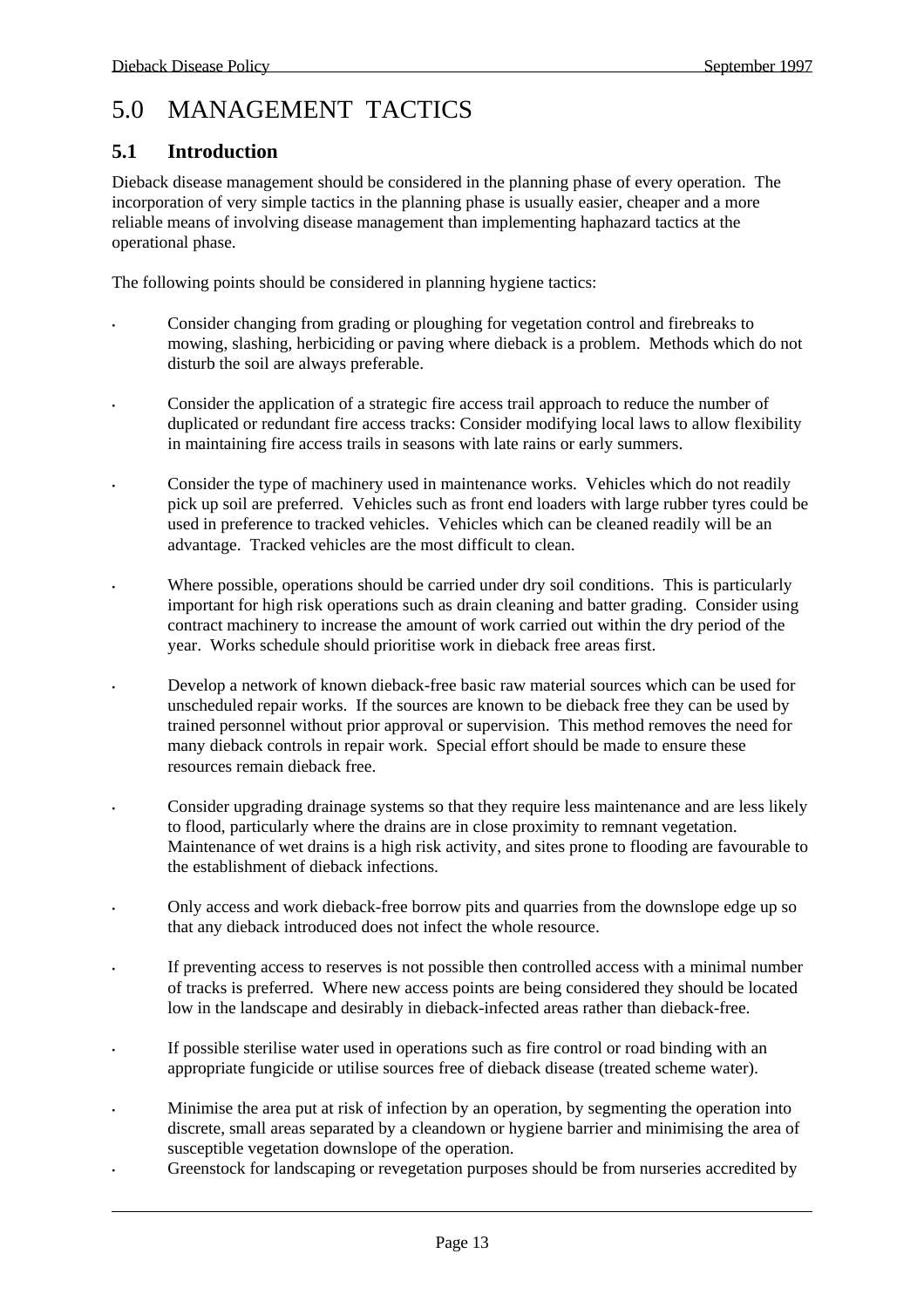the Nursery Industry Association of WA as having used recommended dieback control measures. Organic materials for landscaping or similar use should consider only well composted materials which will be less likely to harbour the dieback fungus.

- Ensure staff have adequate training and demonstrated understanding of dieback disease and its management.
- Inform residents in dieback susceptible areas of the disease and how to minimise its impact.

#### **5.2 Dieback Management Procedures**

In broadscale and linear areas (roads, tracks etc.) the following four principles should apply to any works:-

- (1) In interpretable areas (unburnt for 4-5 years and with sufficient indicator species). Boundaries between dieback, dieback-free, suspect and uninterpretable, areas will be marked on the ground (pegs, survey tape, paint etc) before any operation involving the use of machinery.
- (2) Where vehicle movement is involved, boundaries will be signposted to inform the operator of the need to clean the vehicle.
- (3) The coloured markings on dieback boundaries will use the conventions established by CALM.
- (4) Dieback boundaries on roads and tracks used by vehicles will have signposts to inform users of the boundary and need for clean down.

The following pages are illustrated examples of appropriate hygiene tactics which can be applied to common operations by staff, contractors and private landholders within the Shire of Denmark. (It is desirable that these procedures are applied throughout the Rainbow Coast Regional Councils and the Shire of Manjimup, to avoid cross infection from neighbouring shires.)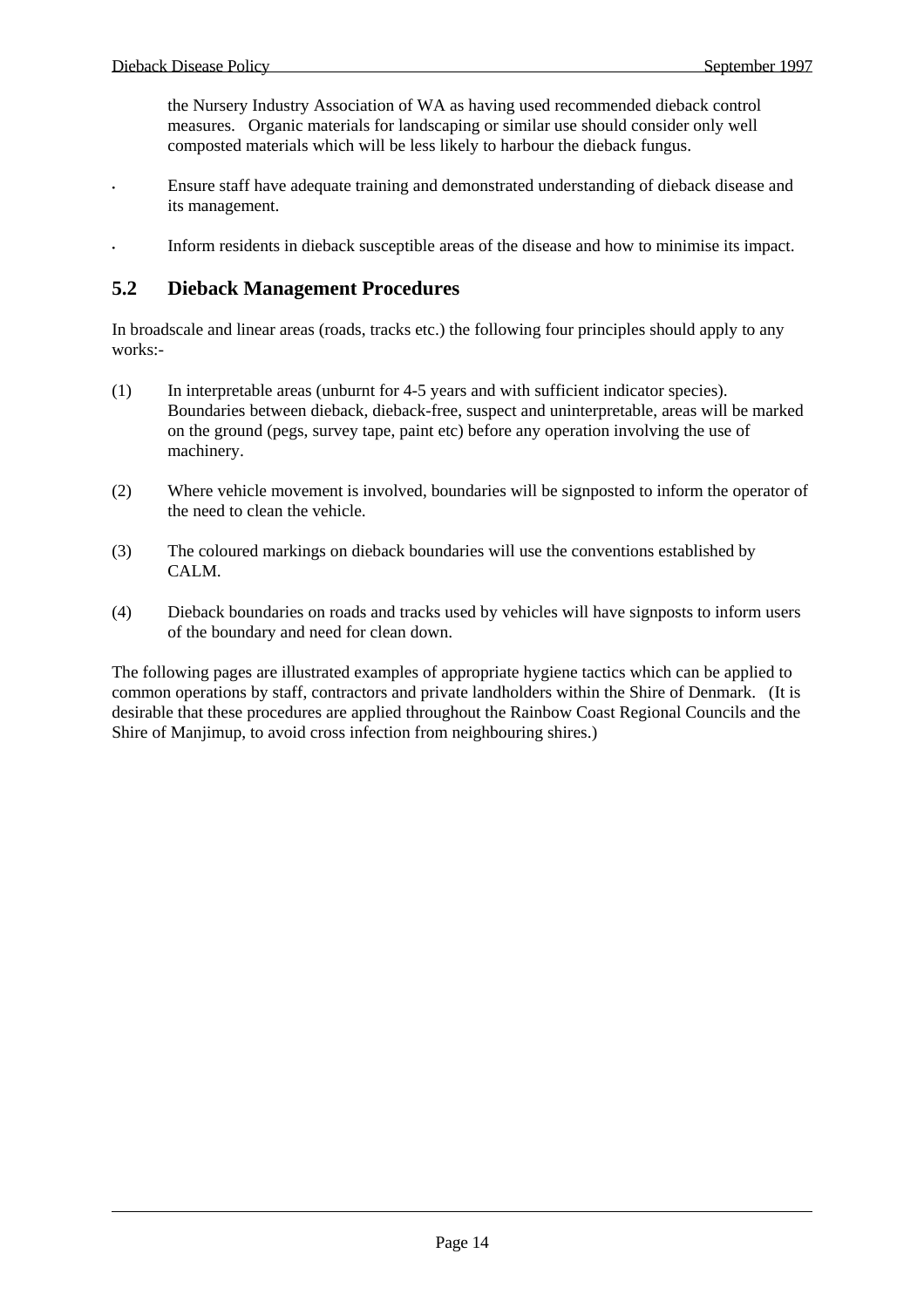#### **5.3 Cleaning Down**

NOTE: Use brush or compressed air rather than washing, if soil is dry it can be removed by this method.

## **AT WORKS DEPOT:**

- **DO DON'T**
- Use designated ramps or plads to washdown vehicles.
- Keep the ramp or pad clean of mud.
- Ensure run-off flows into a sump where it can be treated with fungicide or sites already infested with dieback.
- Use high pressure spray to remove caked-on mud and soil. Use spade or bar to assist removal.

Don't forget to remove mud & soil from cleats and underside of protection plates on track vehicles.

Don't drive vehicle through washdown effluent.

Don't let washdown effluent flow into healthy vegetation.

# **IN THE FIELD:**

# **DO DON'T**

| $\bullet$ | Washdown at designated washdown point or on       |  |
|-----------|---------------------------------------------------|--|
|           | bridges, rocky crossings or hard well drained     |  |
|           | surfaces, within dieback areas. Keep the washdown |  |
|           | point clean of mud.                               |  |

- If cleaning down in dieback free areas treat washing down water in tankers with fungicide (sodium hypochlorite, 2 lts per 3000 lt tank). (Renew sodium hypochlorite dosage every time additional water is added within a 24 hour period.)
- Use a brush, bar or spade to help remove compacted soil where necessary.
- Washdown before moving to the next job. Don't use treated water for drinking.

Don't washdown in dieback-free areas.

Don't fail to clean any machine capable of carrying dieback disease from infected to uninfected areas. Don't drive vehicles through washdown effluent.

Don't use excessive quanties of sodium hypochlorite as it is corrosive.

**Comment:** treating water with sodium hypochlorite is only required if the water is to be transported and used in dieback free areas. The effectiveness of the fungicide is considerably decreased if the water contains any organic or colloidal material. At the recommended rates the fungicide is effective in killing zoospores but requires at least 24hrs to effectively kill all fungal propagates in the water.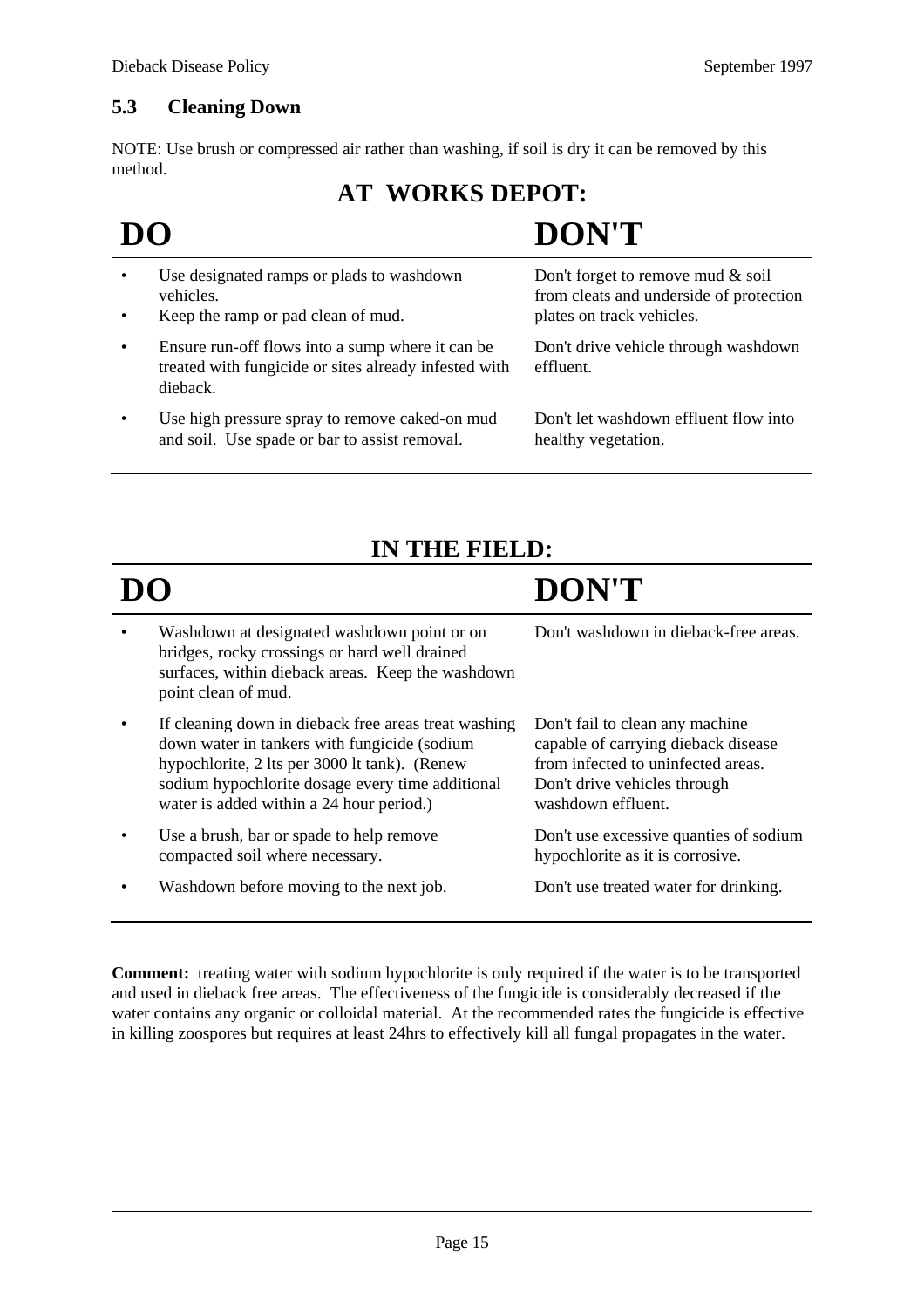#### **5.4 Road and Firebreak Selection (including Bridle Trails, Dual-Use Paths, Walk Trails)**

|                                                                                                                                                                              | <b>DON'T</b>                                                               |
|------------------------------------------------------------------------------------------------------------------------------------------------------------------------------|----------------------------------------------------------------------------|
| Access existing road and firebreak systems for<br>adequacy using relevant criteria (strategic<br>effectiveness, block size, ease of hygienic<br>maintenance, erosion, other) | Don't duplicate existing access.                                           |
| Determine known and suspect dieback along the<br>intended route, using dieback plans, air photos and<br>field check on foot, where possible.                                 | Don't use vehicles, bulldozers, tractors<br>in initial selection of roads. |
| Avoid crossing dieback-infected to dieback-free<br>boundaries.                                                                                                               |                                                                            |
| Demarcate dieback-infected/dieback-free<br>boundaries.                                                                                                                       |                                                                            |
| Select roads low in the landscape.                                                                                                                                           |                                                                            |
| Prioritise works in dieback-free areas during dry<br>periods.                                                                                                                |                                                                            |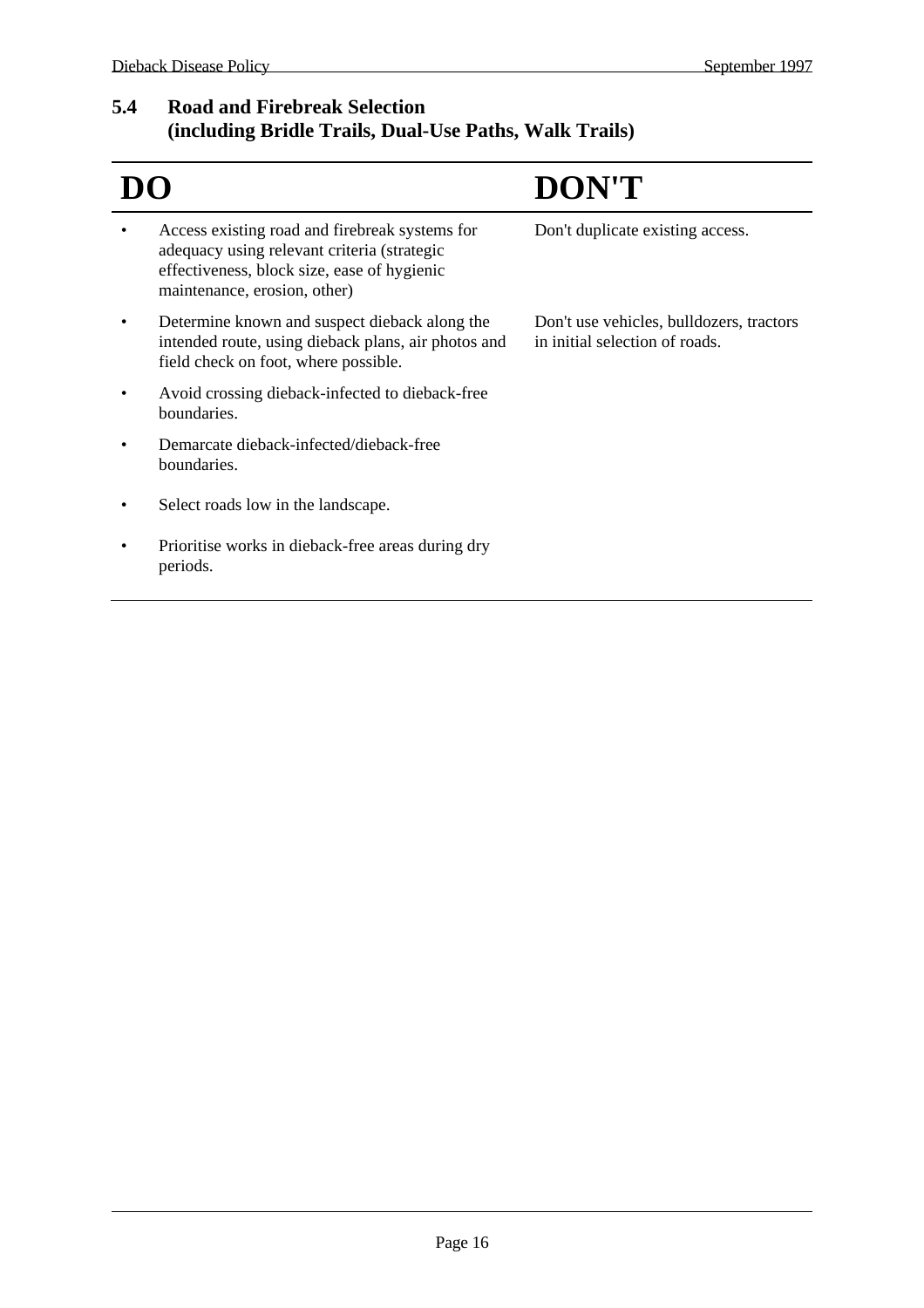#### **5.5 Road and Fire Break Construction (including Bridle Trails, Dual-Use Paths and Walk Trails)**

# **DO DON'T**

- Programme earthmoving work for months when soil is dry (usually December-March).
- Segregate machine work, in interpretable areas, so that machines do not travel from dieback to dieback-free areas, as identified, without cleaning down before leaving dieback.
- Segregate machine work, in uninterpretable areas, so that machines do not cross sub-catchment boundaries, or move uphill from gullies, without cleaning down before crossing such boundaries.
- Construct roads and fire access trails to shed water and dry quickly.
- Construct drainage to minimise ponding of water within channels and prevent movement of water
- into roadside vegetation.
- Use slashed or mown fire access trails if possible, particularly in heath country.
- Use dieback-free materials on dieback-free suspect or uninterpretable areas.
- Manage topsoil resources so that disease status is identified, separated and replaced in appropriate positions.

Don't commence road or firebreak construction unless correct selection procedure has been followed.

Don't assume machinery is clean. Always inspect before allowing entry, or commencement of work.

Don't construct turn-off drains which result in ponding.

Don't forget to write dieback specifications into contracts.

Don't remove infected soil and plant material resulting from clearing from site.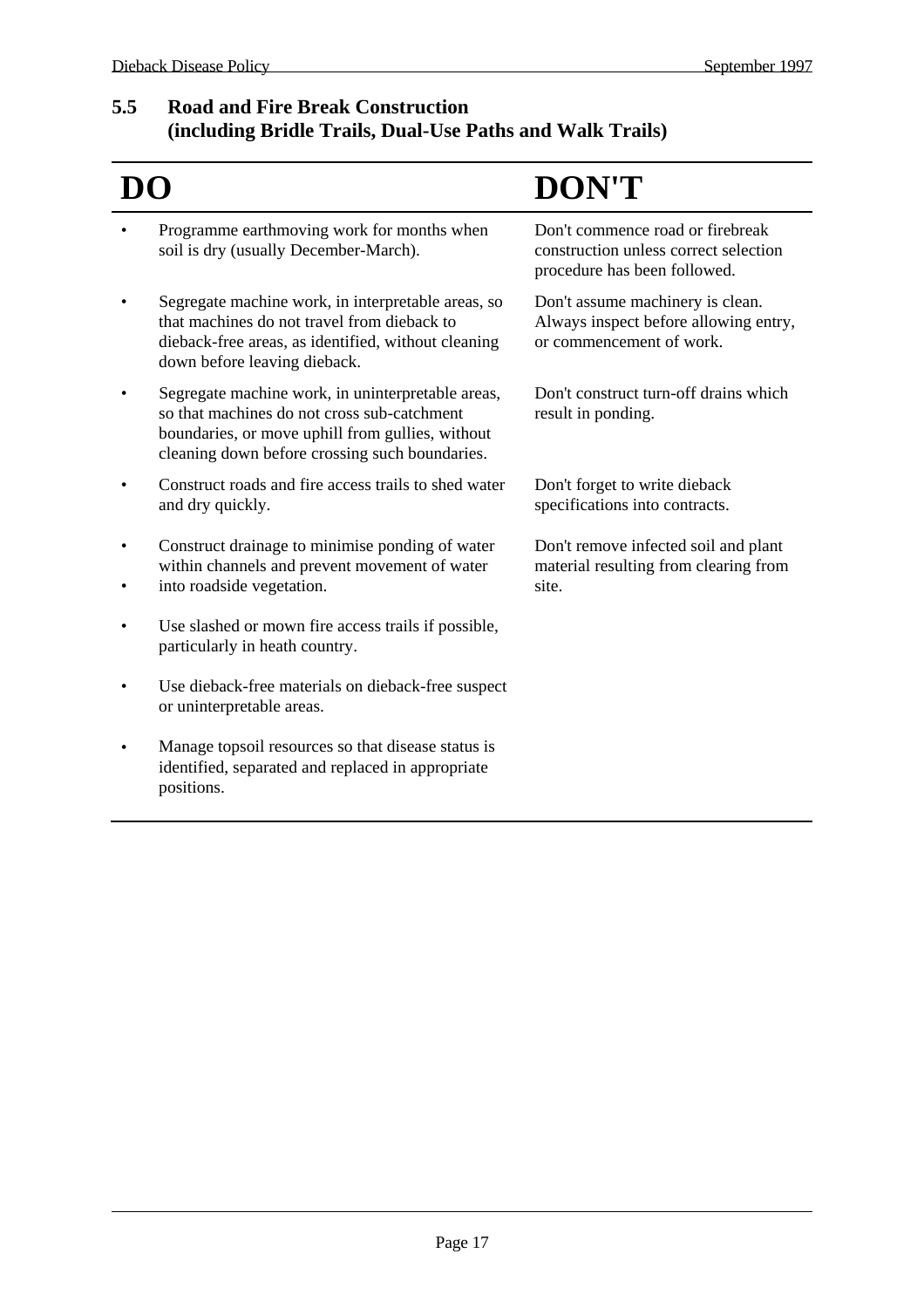#### **5.6 Road and Firebreak Maintenance (including Bridle Trails, Dual-Use Paths and Walk Trails)**

|                                                                                                                                                                                     | <b>DON'T</b>                                                                                                                                                                                                    |
|-------------------------------------------------------------------------------------------------------------------------------------------------------------------------------------|-----------------------------------------------------------------------------------------------------------------------------------------------------------------------------------------------------------------|
| Ensure dieback specifications are written into<br>maintenance contracts and are strictly adhered to.                                                                                | Don't grade deeper or wider than<br>prescribed.                                                                                                                                                                 |
|                                                                                                                                                                                     | Don't grade or move soil from<br>dieback-infected into dieback-free<br>areas as demarcated in interpretable<br>areas, or across sub-catchment<br>boundaries or uphill from gullies in<br>uninterpretable areas. |
| Use herbicide or slashing in preference to soil<br>moving operations.                                                                                                               |                                                                                                                                                                                                                 |
| Design a works programme for regular maintenance<br>of roads and firebreaks.                                                                                                        |                                                                                                                                                                                                                 |
| Demarcate roads before maintenance commences in<br>interpretable areas.                                                                                                             |                                                                                                                                                                                                                 |
| Segregate machine work.                                                                                                                                                             |                                                                                                                                                                                                                 |
| As much maintenance as possible in dry weather.                                                                                                                                     |                                                                                                                                                                                                                 |
| Clean out table drains when soil is dry.                                                                                                                                            |                                                                                                                                                                                                                 |
| Clean machinery before leaving dieback-infected<br>areas.                                                                                                                           |                                                                                                                                                                                                                 |
| Include general specification on grading method<br>and operation of the machine (angle of blade etc) to<br>avoid carrying infected earth long distances into<br>dieback-free areas. |                                                                                                                                                                                                                 |
| Include specification applicable to the individual<br>job.                                                                                                                          |                                                                                                                                                                                                                 |
| Ensure fire tender vehicles going off-road are<br>equipped with yard broom & small tank, pump and<br>fungicide.                                                                     |                                                                                                                                                                                                                 |
| Use dieback-free materials on dieback-free, suspect<br>or uninterpretable sites.                                                                                                    |                                                                                                                                                                                                                 |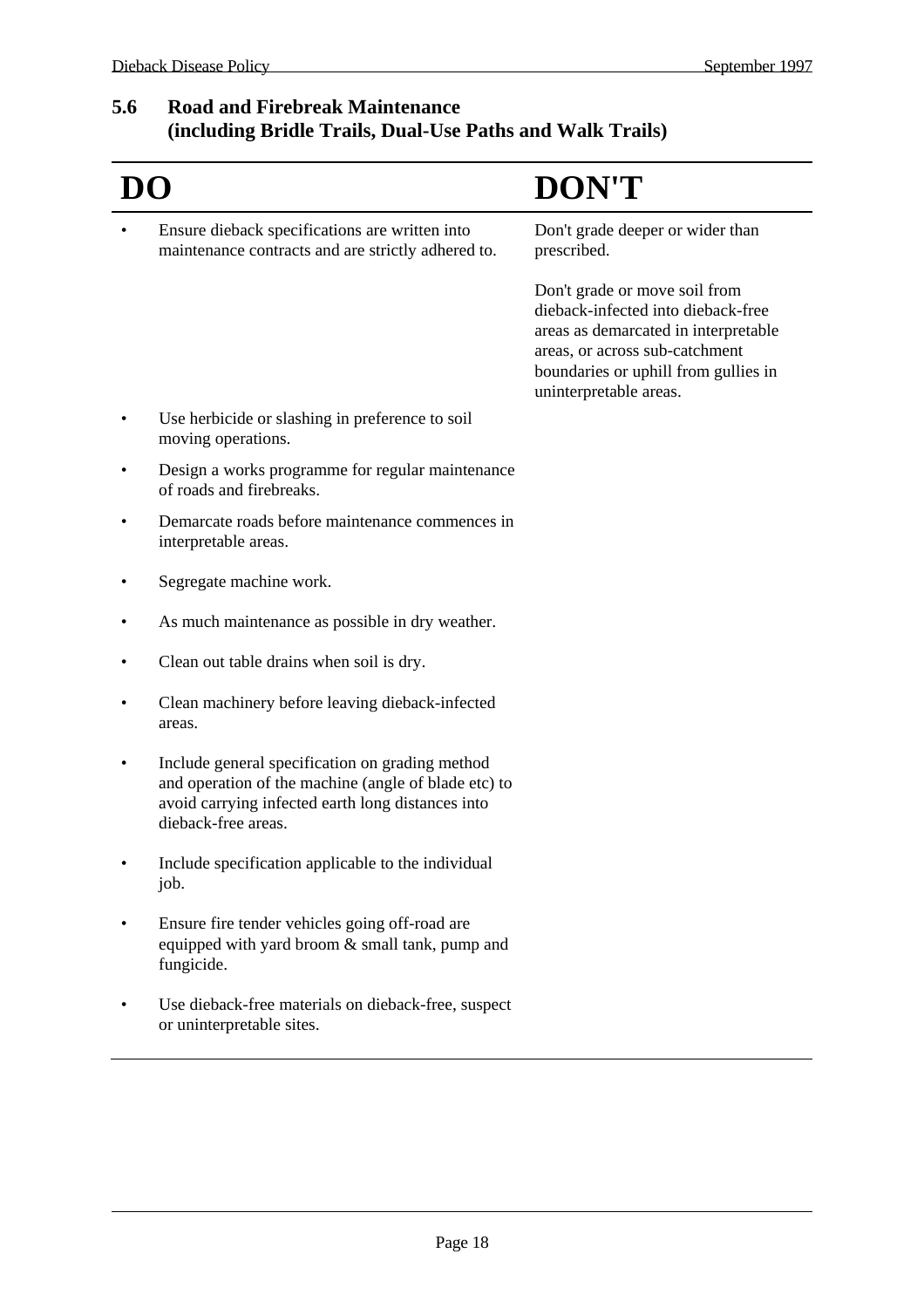## **5.7 Shoulder and Batter Grading**

|                                                                                                                                                       | DON'T                                                                                                                                                       |
|-------------------------------------------------------------------------------------------------------------------------------------------------------|-------------------------------------------------------------------------------------------------------------------------------------------------------------|
| Clean down the machine before it is shifted to a<br>new area.                                                                                         | Don't assume a machine is clean on<br>arrival - always inspect it and clean it<br>if necessary.                                                             |
| Clean down machinery every time an infection or<br>uninterpretable area is exited.                                                                    | Don't grade from infected areas into<br>suspect or uninterpretable areas<br>without cleaning down as the<br>uninterpretable area may be<br>uninfected.      |
| Clean down machinery before leaving a micro<br>catchment in an area where disease location is not<br>known.                                           | Don't grade from dieback suspect or<br>uninterpretable areas into dieback-free<br>areas without cleaning down. The<br>uninterpretable area may be infected. |
| Work from ridge to valley in areas where disease<br>distribution is not known, as disease is more likely<br>to occur in lower parts of the landscape. | Don't increase the surface area graded<br>by going beyond the areas previously<br>graded.                                                                   |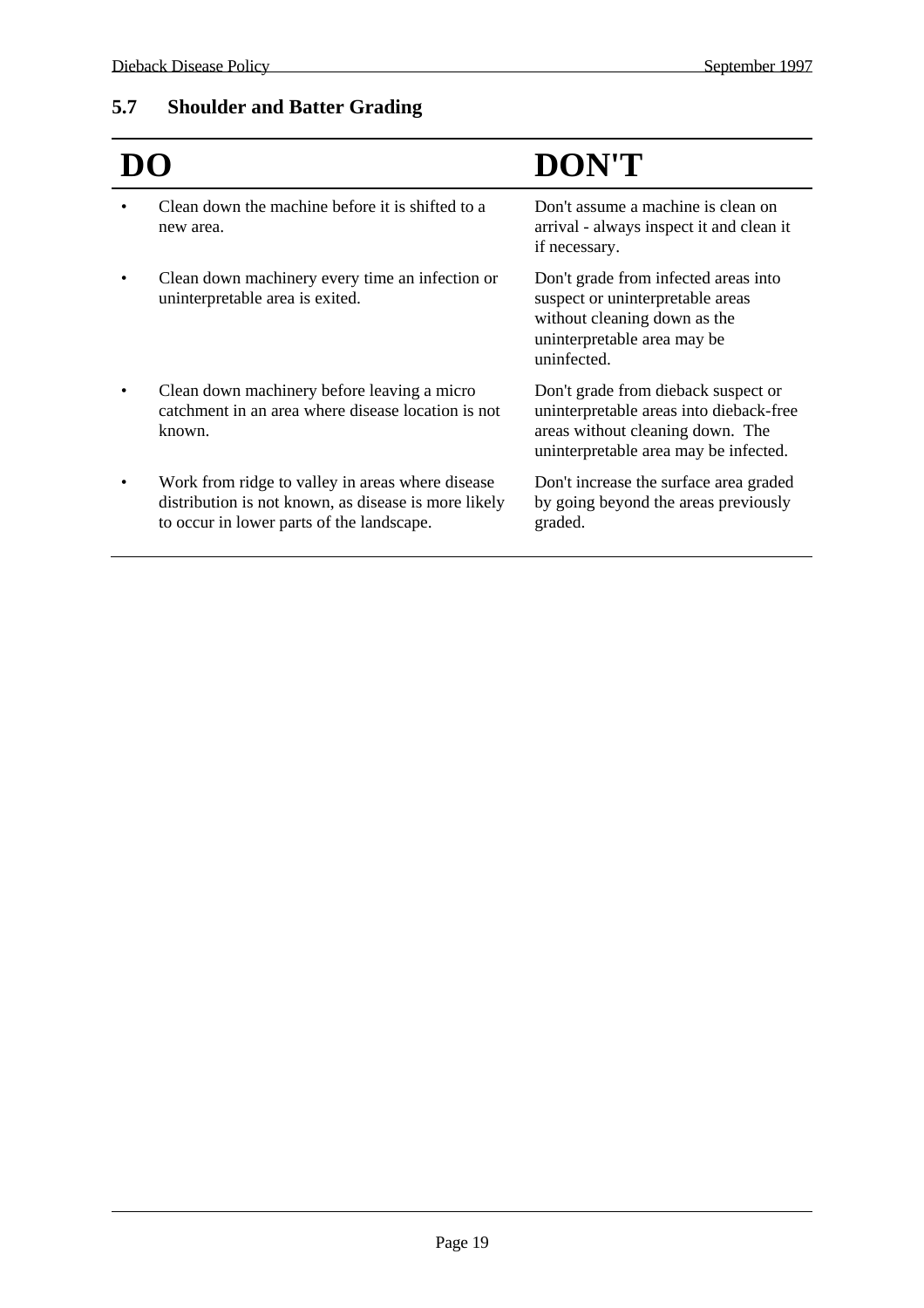#### **5.8 Road Building Materials**

|                                                                                                                                                                               | DON'T                                                                                                                |
|-------------------------------------------------------------------------------------------------------------------------------------------------------------------------------|----------------------------------------------------------------------------------------------------------------------|
| Programme work for months when soil is dry<br>(usually December-March).                                                                                                       | Don't use infected gravel on roads and<br>firebreaks except where specified in<br>diseased areas.                    |
| Select gravel, sand and other basic raw materials<br>from pits at least 100m away and upslope from<br>nearest visible dieback symptoms, unless job is<br>entirely in dieback. | Don't allow water to pond in gravel<br>pit.                                                                          |
| Clean down incoming plant before commencement<br>of gravelling.                                                                                                               | Don't leave dieback-free pits open.<br>Secure them against infection and<br>ensure their future disease free status. |
| Plan haul routes from pit to job to avoid crossing<br>dieback areas, unless job is entirely in dieback.                                                                       | Don't allow run-off to enter a dieback-<br>free pit.                                                                 |
| Remove or stockpile vegetation and stumps from<br>gravel pit before carting commences.                                                                                        | Don't allow any contaminated vehicle<br>to enter a dieback-free pit, either<br>during or after the operation.        |
| Arrange for sampling $&$ testing of gravel prior to<br>work beginning where there is any doubt whether<br>the disease is present.                                             |                                                                                                                      |
| Ensure dieback hygiene specifications are included<br>in contracts and are strictly adhered to.                                                                               |                                                                                                                      |
| Use gravel 'in situ' whenever possible.                                                                                                                                       |                                                                                                                      |
| Use gravel from uninterpretable areas for<br>uninterpretable forest, provided it is used 'in situ'<br>(within the same micro catchment).                                      |                                                                                                                      |
| Lay gravel from the pit out, so that trucks run on a<br>mattress of clean gravel.                                                                                             |                                                                                                                      |
| Use split phase operations in the gravel pit to<br>ensure that dieback soils are not transported into the<br>working pit area.                                                |                                                                                                                      |

NOTE: Testing of soils and gravel for the presence of the disease organism has a relatively low level of reliability because of the large volume of material and the small sample which is tested. Emphasis should be on identifying dieback-free areas for gravel pits, using more reliable dieback mapping procedures and implementing appropriate dieback control measures to ensure that the gravel remains dieback-free.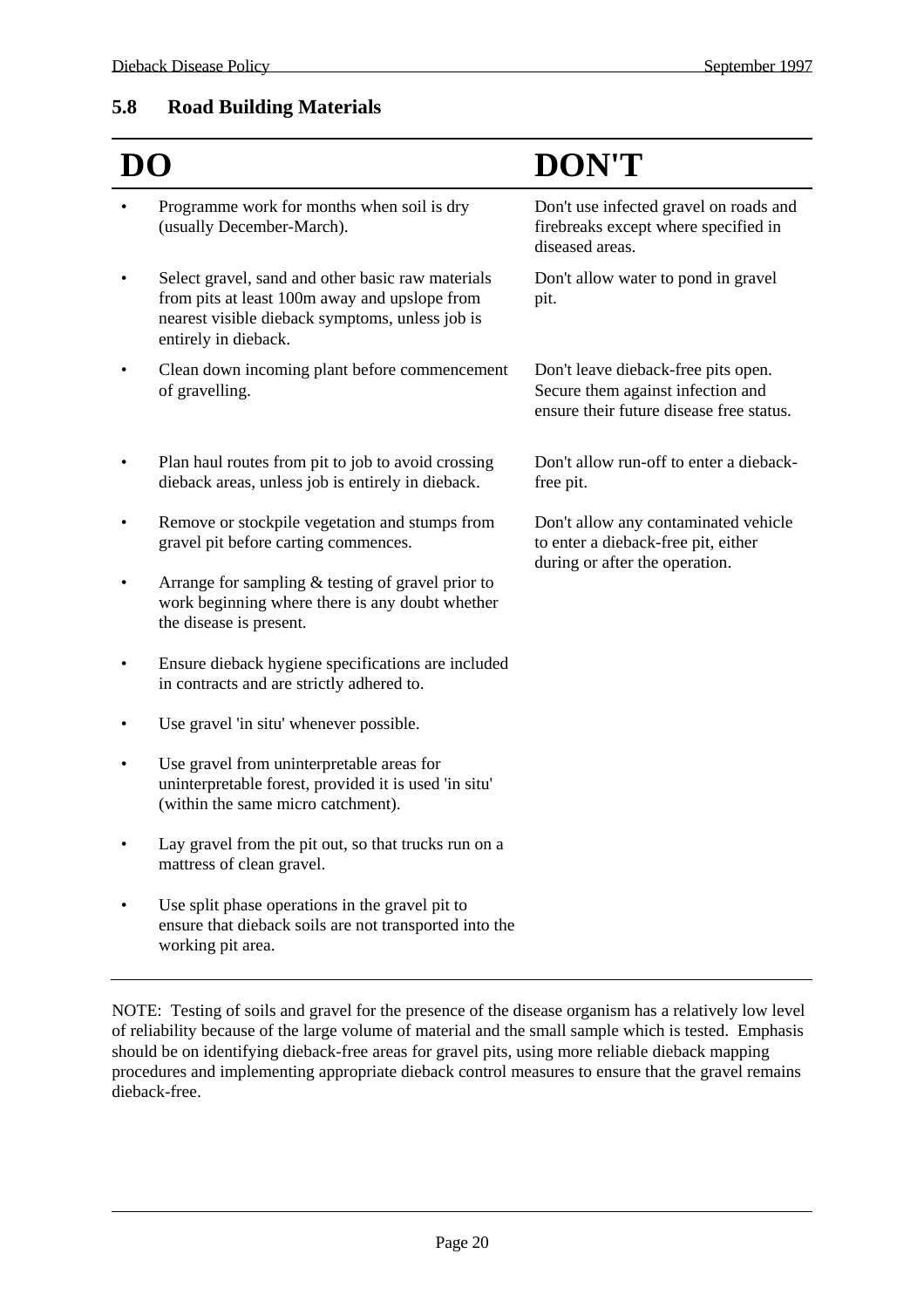#### **5.9 Drain Construction and Cleaning**

The same rules apply as used in grading, with the addition of:

# **DO DON'T**

- Construct and maintain drains & culverts in summer when soils are dry.
- Work from ridge to valley.
- Clean down between drains or culverts.
- Identify drainage adjacent priority areas for inspection in dry for maintenance prior to winter.

Don't allow drains to pond water.

### **5.10 Emergency Road Repair**

Emergency works are dangerous because the urgency often leads to poor planning. Where materials must be used the following points should be considered:

| DO |                                                                                                                                                                                                                                                                 | DON'T                                                                                   |
|----|-----------------------------------------------------------------------------------------------------------------------------------------------------------------------------------------------------------------------------------------------------------------|-----------------------------------------------------------------------------------------|
|    | Ensure machinery is clean before leaving<br>headquarters.                                                                                                                                                                                                       | Don't move machinery between sites<br>without cleaning down.                            |
|    | Use materials of appropriate disease status, e.g.<br>dieback contaminated material to a dieback site,<br>dieback-free material to a dieback-free, suspect or<br>uninterpretable sites should only be used in<br>dieback-free sites in the same micro catchment. | Don't allow untrained personnel to be<br>involved in unsupervised, unscheduled<br>work. |
|    | Establish and maintain in a dieback-free status<br>stockpiles of material at strategic locations.                                                                                                                                                               |                                                                                         |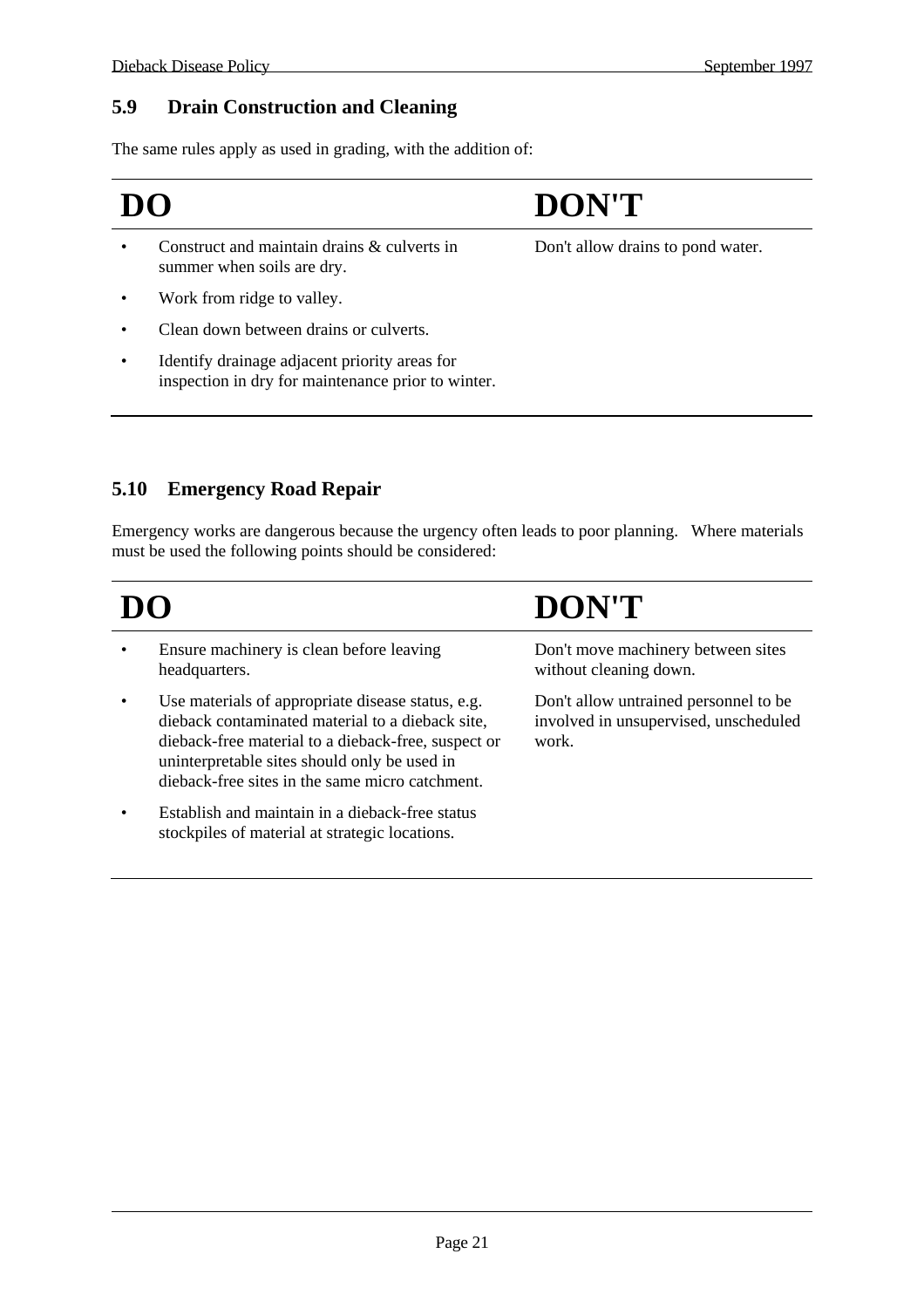#### **5.11 Fire Management**

- Observe other sections for hygiene use  $\&$  operation of machines.
- Select burn boundaries on well formed hard surfaced roads.
- Travel vehicles only on hand surfaced roads. Don't grade roads unless absolutely
- Consider alternatives to grading (i.e. sweeping, slashing, handraking).
- Divide for fire management in accordance with hygiene catergories; for fuel reduction prescribed burning.
- Encourage the use of herbicides or slashing to provide breaks.
- Ensure plant and vehicles are clean before entry to dieback-free areas.
- Nominate clean down points for incoming and outgoing plant and vehicles.

# **DO DON'T**

Don't travel through boggy creeks, wetlands, etc. Don't move machinery from diseased to dieback-free areas without cleaning. necessary. Don't use bulldozers if fire can be suppressed with hand tools. Don't mop-up with water from creeks or water points unless sodium hypochlorite is added.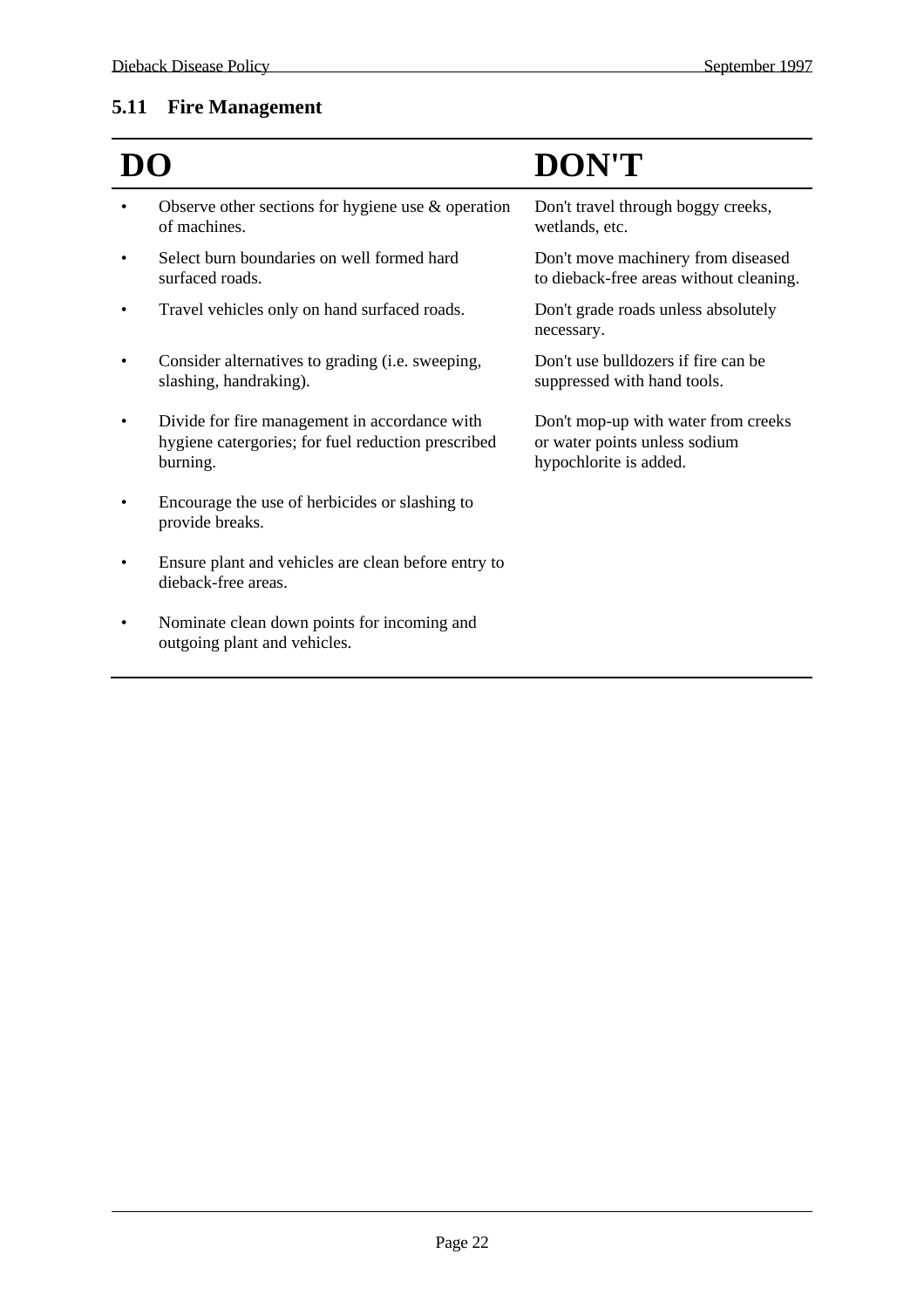# **5.12 Landscaping, Rehabilitation and Similar Works**

|                                                                                                                                                   | <b>DON'T</b>                                                                                          |
|---------------------------------------------------------------------------------------------------------------------------------------------------|-------------------------------------------------------------------------------------------------------|
| Acquire greenstock from nurseries accredited by<br>the Nursery Industry Association of WA as having<br>used recommended dieback control measures. | Don't apply non composted organic<br>mulches.                                                         |
|                                                                                                                                                   | Don't transplant from dieback-infected,<br>uninterpretable or suspect areas to<br>non-infected sites. |
|                                                                                                                                                   | Avoid transfer of soils from one-site to<br>another on equipment and handtools.                       |
| Acquire only well composted mulches.                                                                                                              |                                                                                                       |
| Transplant from dieback-free.                                                                                                                     |                                                                                                       |
| Ensure vehicle hygiene procedures as per previous<br>sections.                                                                                    |                                                                                                       |
| Ensure equipment and handtool hygiene by<br>cleaning with sodium hypochlorite solution prior to<br>commencement of work on new site.              |                                                                                                       |
| Take cuttings from high in plants if propagating<br>from natural area.                                                                            |                                                                                                       |
| Stay in same hygiene category when transplanting<br>greenstock.                                                                                   |                                                                                                       |